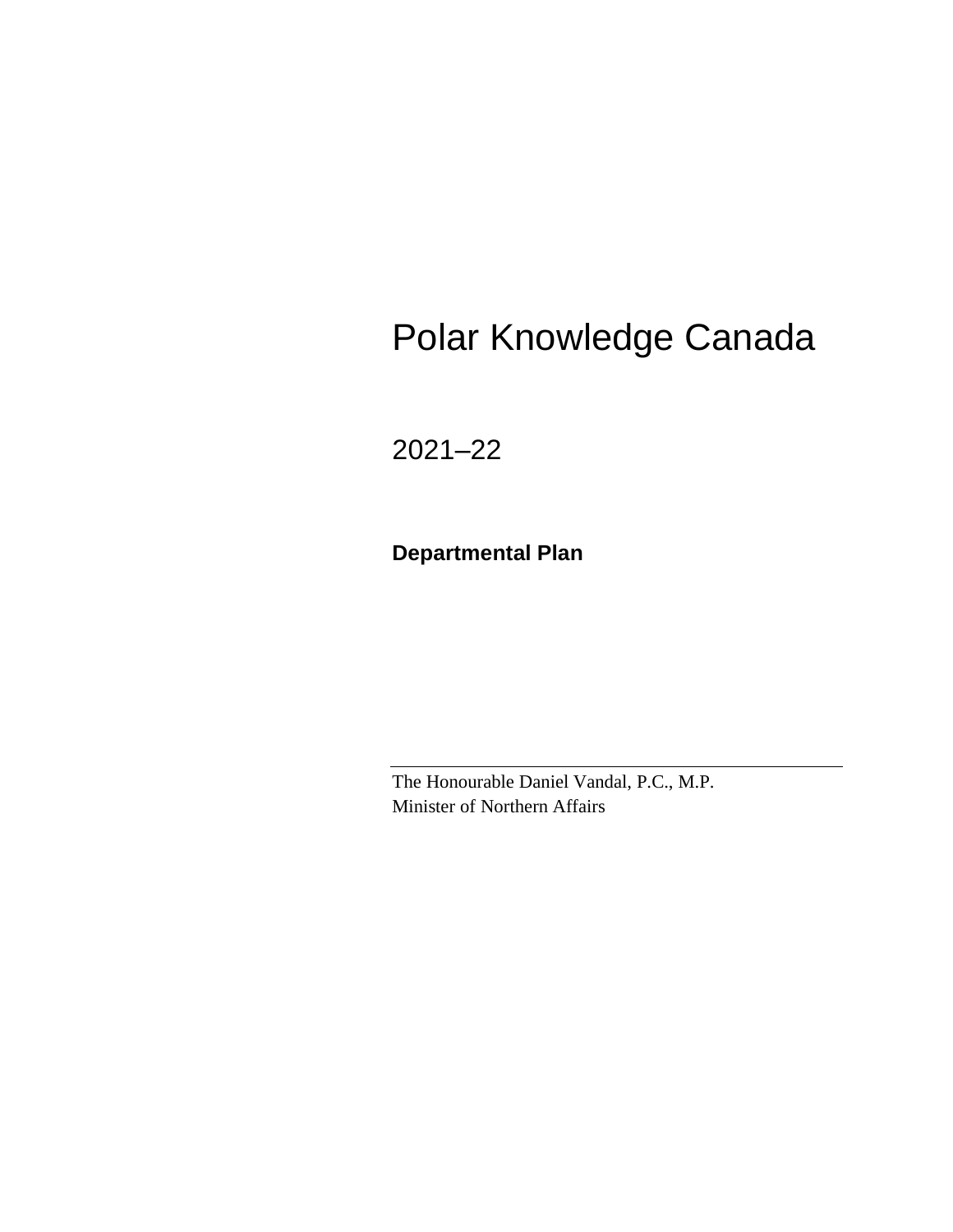© Her Majesty the Queen in Right of Canada, represented by the President and Chief Executive Officer of Polar Knowledge Canada, 2021

Departmental Plan 2021-22 Catalogue No. R101-4E-PDF ISSN 2371-7122

Polar Knowledge Canada:<https://www.canada.ca/en/polar-knowledge> Inquiries: [info@polar.gc.ca](mailto:info@polar.gc.ca)

*Cette publication est également disponible en français.*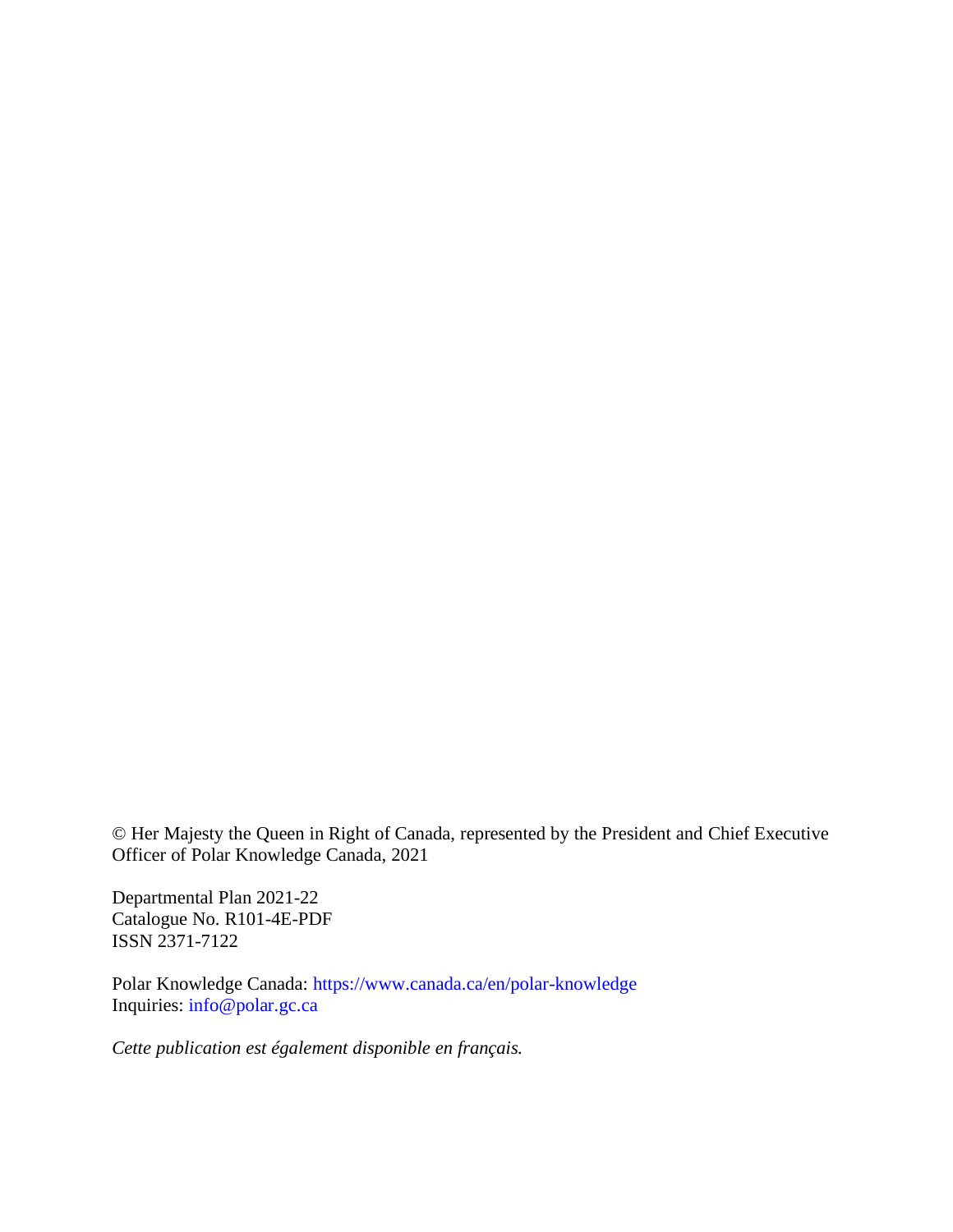# Table of contents

| Core responsibilities: planned results and resources, and key risks  4 |
|------------------------------------------------------------------------|
|                                                                        |
|                                                                        |
|                                                                        |
|                                                                        |
|                                                                        |
|                                                                        |
| Future-oriented Condensed statement of operations18                    |
|                                                                        |
|                                                                        |
| Raison d'être, mandate and role: who we are and what we do19           |
|                                                                        |
|                                                                        |
| Supporting information on the program inventory 21                     |
|                                                                        |
|                                                                        |
|                                                                        |
|                                                                        |
|                                                                        |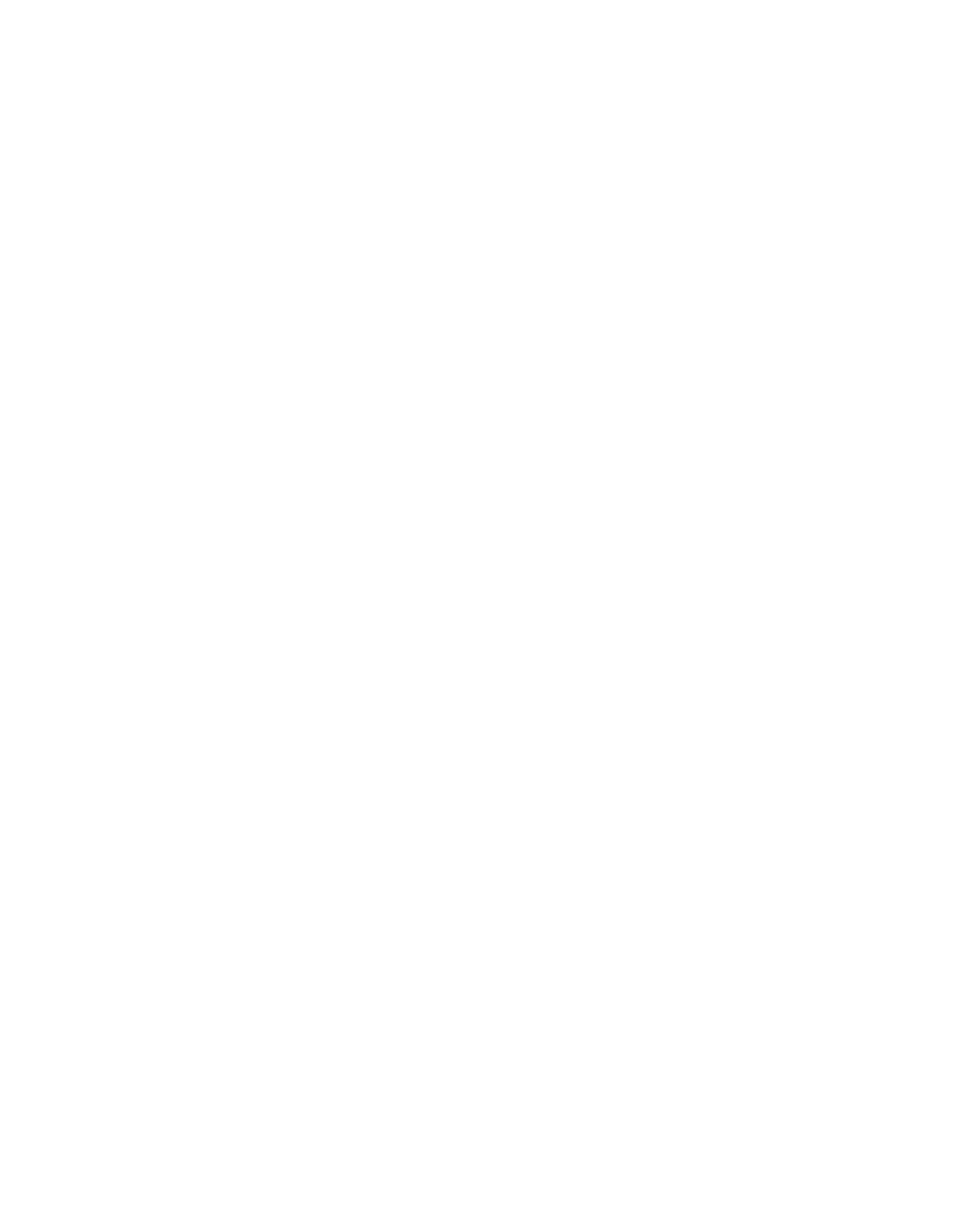# <span id="page-4-0"></span>From the Minister

Polar Knowledge Canada's (POLAR) 2021-22 Departmental Plan provides parliamentarians and Canadians with information on the work POLAR plans to complete over the course of the 2021-22 year. It describes the organization's programs and services for Canadians and how POLAR will support the fulfillment of mandate commitments and the Government of Canada's priorities.

POLAR's mission is to advance and mobilize knowledge of the polar regions through leadership, partnerships and collaboration on polar science and technology. In support of this mission,



POLAR operates the Canadian High Arctic Research Station (CHARS) campus in Cambridge Bay, Nunavut, a world-class hub for science, technology and innovation in Canada's North.

POLAR's vision of *a sustainable future guided by knowledge and collaboration*¸ while focussed on the polar regions, recognizes the global implications of its work, and the necessity of drawing on a wide variety of expertise from Canada and around the world. This vision demands innovative approaches and research that is both cross-disciplinary and collaborative. POLAR will continue its work to build relationships and partnerships beyond disciplines and borders, to support the respectful and meaningful inclusion of Indigenous knowledge in research, and to synthesize and share information to advance polar research for the benefit of all Canadians.

POLAR's work is framed by reconciliation and driven by the needs and priorities of northerners. With their profound connections to the land and wildlife, northern and Indigenous communities are experiencing the impacts of a rapidly changing Arctic climate with particular intensity. In 2021-22, POLAR will work with its northern and Indigenous partners to better understand their priorities, so that the research POLAR undertakes to advance the objectives of its 2020-2025 Science and Technology Framework will support communities as they plan responses, and paths forward, for today's challenges and to prepare for those of the future.

The Government of Canada is committed to renewing the relationship between Canada and Indigenous Peoples, tackling the challenge of climate change, promoting economic development, and creating jobs for the middle class. POLAR is making good progress towards these priorities in the North, while strengthening Canada's leadership in polar science and technology. As the Minister of Northern Affairs, I am honoured to have POLAR as part of my portfolio.

The Honourable Daniel Vandal, P.C., M.P., Minister of Northern Affairs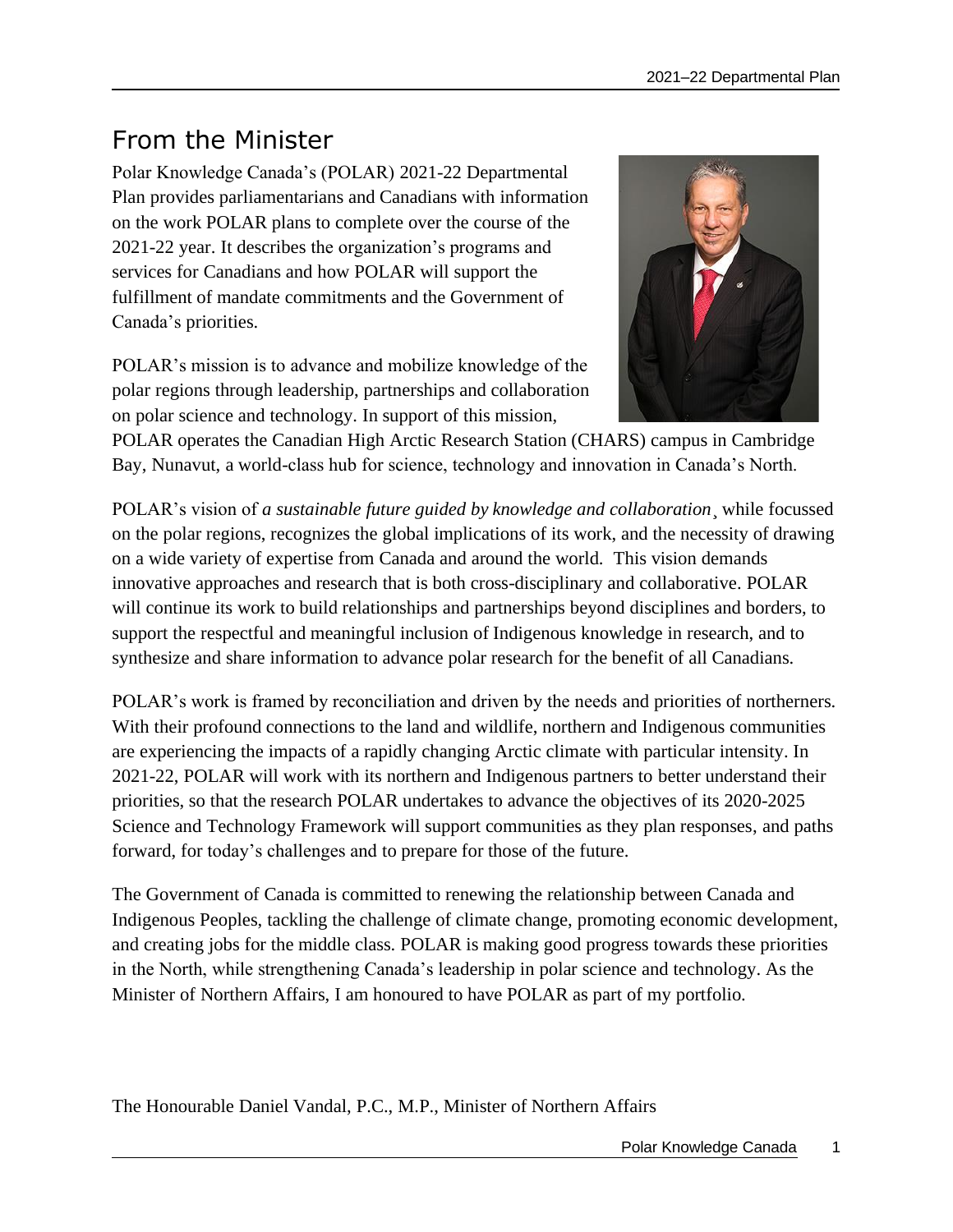# <span id="page-5-0"></span>From the President and CEO

The 2021-22 year is the sixth year of operation for Polar Knowledge Canada (POLAR), and it will mark my first year as its President and CEO. POLAR has accomplished much so far, from contributing to the development of horizontal policy initiatives like the Arctic and Northern Policy Framework, to providing financial and technical supports to science and technology projects in the north, to opening the Canadian High Arctic Research Station campus and facilities to the public.

POLAR's first few years have brought an array of challenges that a new organization may expect, and one that was



completely unforeseen: COVID-19. The start of the pandemic in the spring of 2020 effectively meant the loss of a full season of field research. Fortunately, POLAR's Cambridge Bay staff and partners were able to maintain some environmental monitoring projects. Enormously disruptive as it has been, the pandemic has also presented a unique opportunity to assess how POLAR operates and prepare for the future. POLAR has applied the lessons learned from the disruption caused by the pandemic to find new ways to achieve results by leveraging technology to build relationships across virtual networks. This will serve the organization well if, as expected, pandemic restrictions continue to affect operations in 2021-22 and beyond.

In 2021-22 POLAR will focus on strengthening its relationships with Indigenous partners, guided by our organizational values of respect, collaboration, knowledge and integrity. This work will include exploring opportunities for collaboration through POLAR's recently signed memoranda of understanding with Indigenous organizations. These partnerships will be key as POLAR begins the important work to co-develop the Implementation Plan for its 2020-2025 Science and Technology Framework.

POLAR is committed to increasing the number of its Nunavut Inuit employees and to supporting their development and retention through the implementation of its Inuit Employment Plan. This commitment helps to ensure that northerners benefit from POLAR's operations in Nunavut and across the Arctic, and that POLAR's work remains relevant to Nunavummiut in the years to come.

As POLAR's new President and CEO, I am pleased to present POLAR's 2021-22 Departmental Plan.

Jennifer C. Hubbard, President and CEO, Polar Knowledge Canada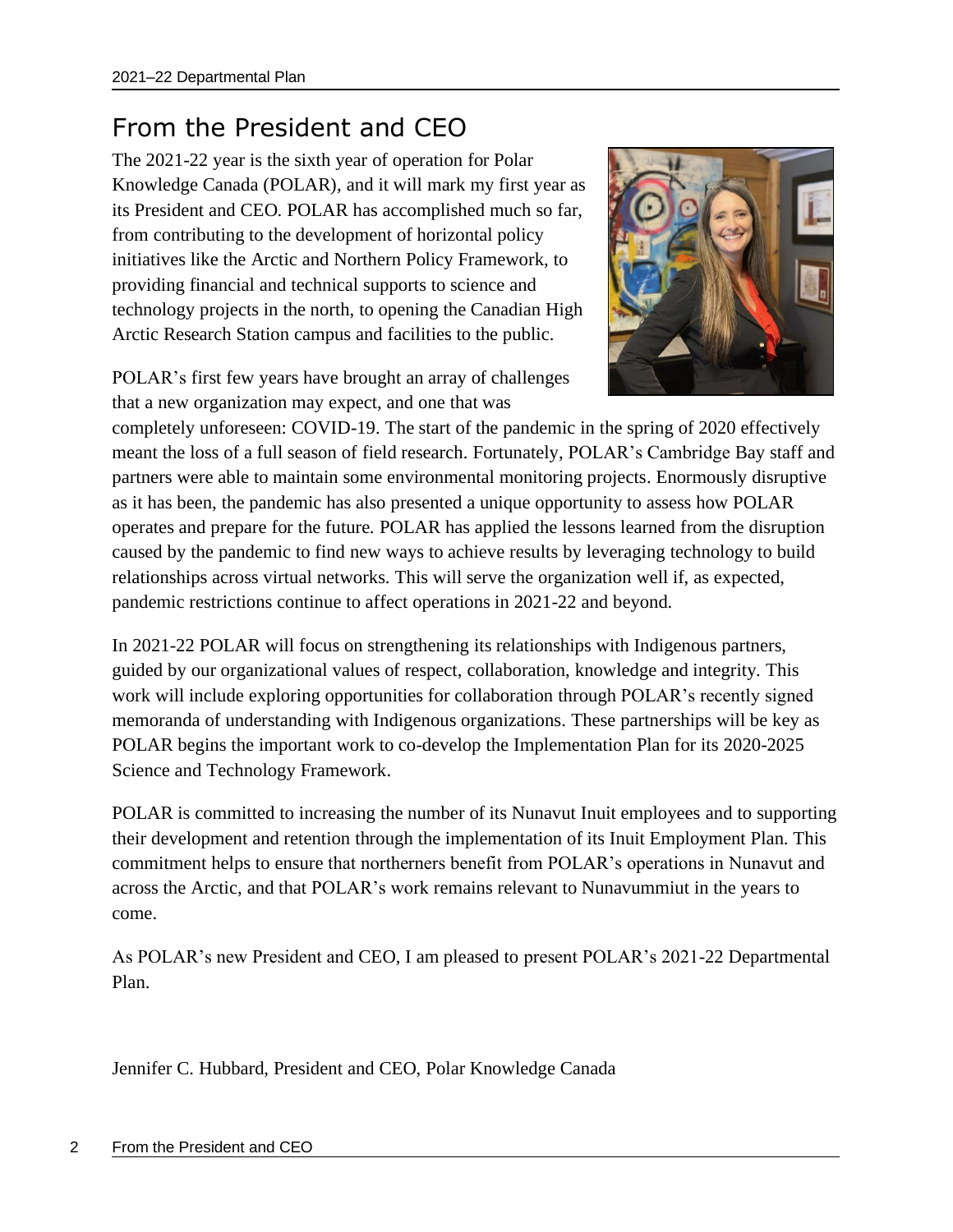# <span id="page-6-0"></span>Plans at a glance

In 2020, POLAR publicly released its Strategic Plan and 2020-2025 Science and Technology Framework. The Strategic Plan is a high-level guidance and decision-making tool to help POLAR align its resources and objectives with its long-term vision: *A sustainable future guided by knowledge and collaboration*. To achieve this vision, in 2021-22, POLAR will sustain its efforts on collaborative and interdisciplinary science aligned with its 2020-2025 Science and Technology Framework aiming to create purpose-driven knowledge that addresses the most pressing needs Northerners have identified. Key to the fulfillment of its mission and vision, POLAR operates the CHARS campus in Cambridge Bay, Nunavut, providing resources and services for in-house and visiting scientists and researchers.

POLAR will add unique value to polar research by integrating information from various research, science and technology disciplines into broadly accessible products to communicate new polar knowledge. The knowledge products POLAR develops will provide scientific and technological insights in one place to support evidence-based policy development and decisionmaking.

POLAR's departmental plan also considers the commitments made to work more closely with Indigenous partners in polar science and research and knowledge dissemination. POLAR will continue to work with Indigenous groups to ensure that Indigenous knowledge informs the development of policies and decisions made by the organization. In 2021-22, POLAR will undertake this work across the Arctic guided by memoranda of understanding with Indigenous partners and by established relationships with other organizations.

<span id="page-6-1"></span>For more information on the POLAR's plans, priorities and planned results, see the "Core responsibilities: planned results and resources, and key risks" section of this report.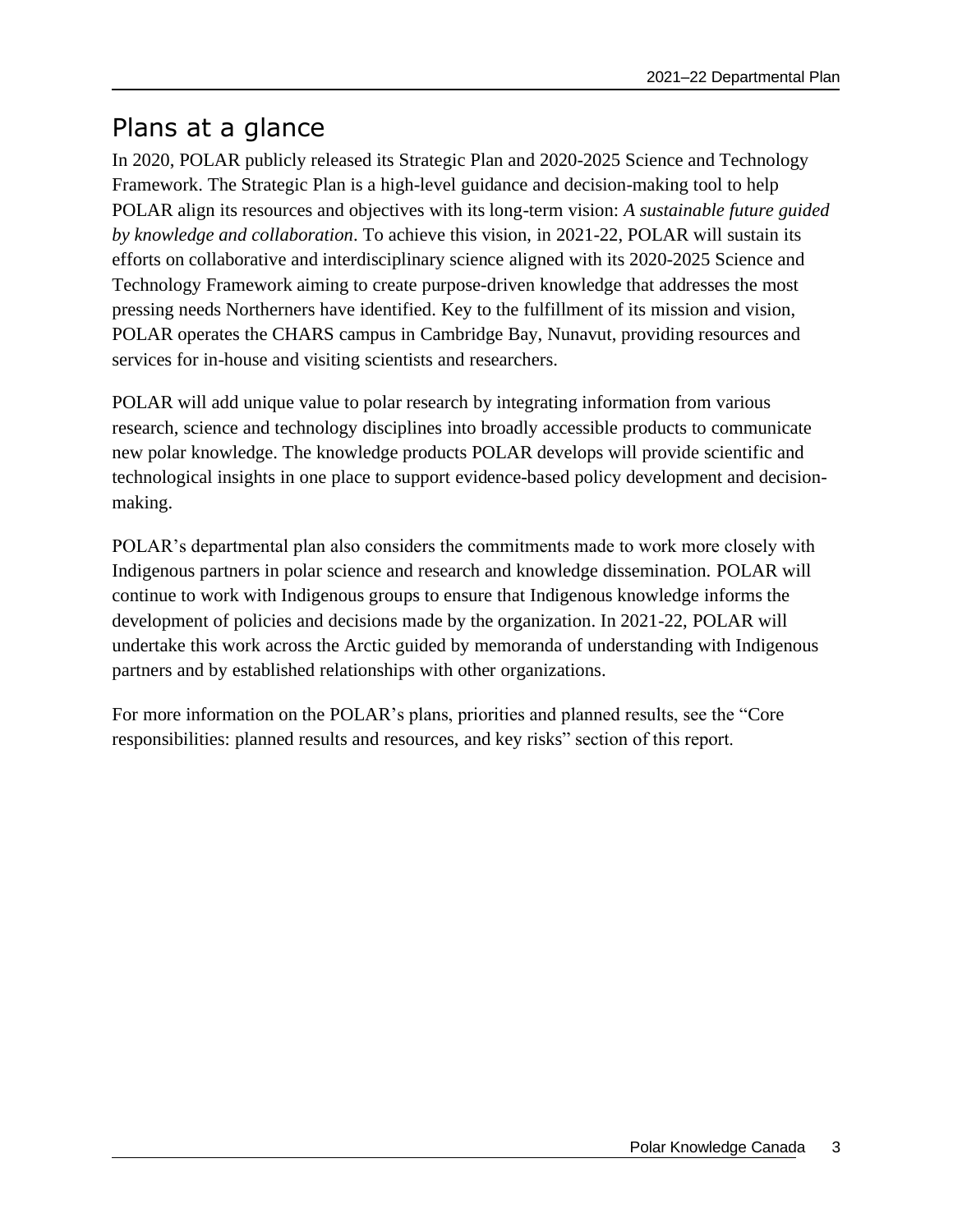# Core responsibilities: planned results and resources, and key risks

This section contains detailed information on the department's planned results and resources for each of its core responsibilities. It also contains information on key risks related to achieving those results.

## <span id="page-7-0"></span>Polar Science and Knowledge

**Description:** Polar Knowledge Canada is Canada's polar science agency operating out of the world-class Canadian High Arctic Research Station campus in Cambridge Bay, Nunavut. Polar Knowledge Canada performs and publishes multi-disciplinary polar research. Through our grants and contributions program, we fund external partners such as academia, northern communities and organizations who conduct research and related projects. Polar Knowledge Canada aims to include Indigenous and local knowledge wherever possible, and increase domestic and international research coordination and collaboration by leveraging resources with partners. Through workshops, conferences, social media, and other tools, Polar Knowledge Canada shares and promotes the exchange of knowledge across polar scientific and policy communities and the general public. Throughout all of its core activities, Polar Knowledge Canada aims to fund and train the next generation of polar research personnel, with a focus on northern youth.

### **Planning highlights**

**Canada's polar science and technology research is publicly available and being applied**

*The polar science and technology research that is performed at the CHARS campus will be publicly available and shared within Canada and internationally through a wide range of publications, events, meetings and other means.*

In 2021-22, POLAR will communicate and promote polar research, enhance research collaboration and ensure research is accessible to communities, other researchers and all Canadians. Information that is shared will be informed by, and include as appropriate, both Indigenous knowledge and local knowledge, as well as science and technology data that supports evidence-based decision making and policy development. Means of communication will include public reports, educational videos, and information databases.

### **Canada's Arctic science includes Indigenous and local knowledge**

*POLAR will ensure that Indigenous and local knowledge is incorporated into the research that it performs and funds and will provide opportunities to advance Inuit employment and training in science, policy and administrative positions which will support POLAR in*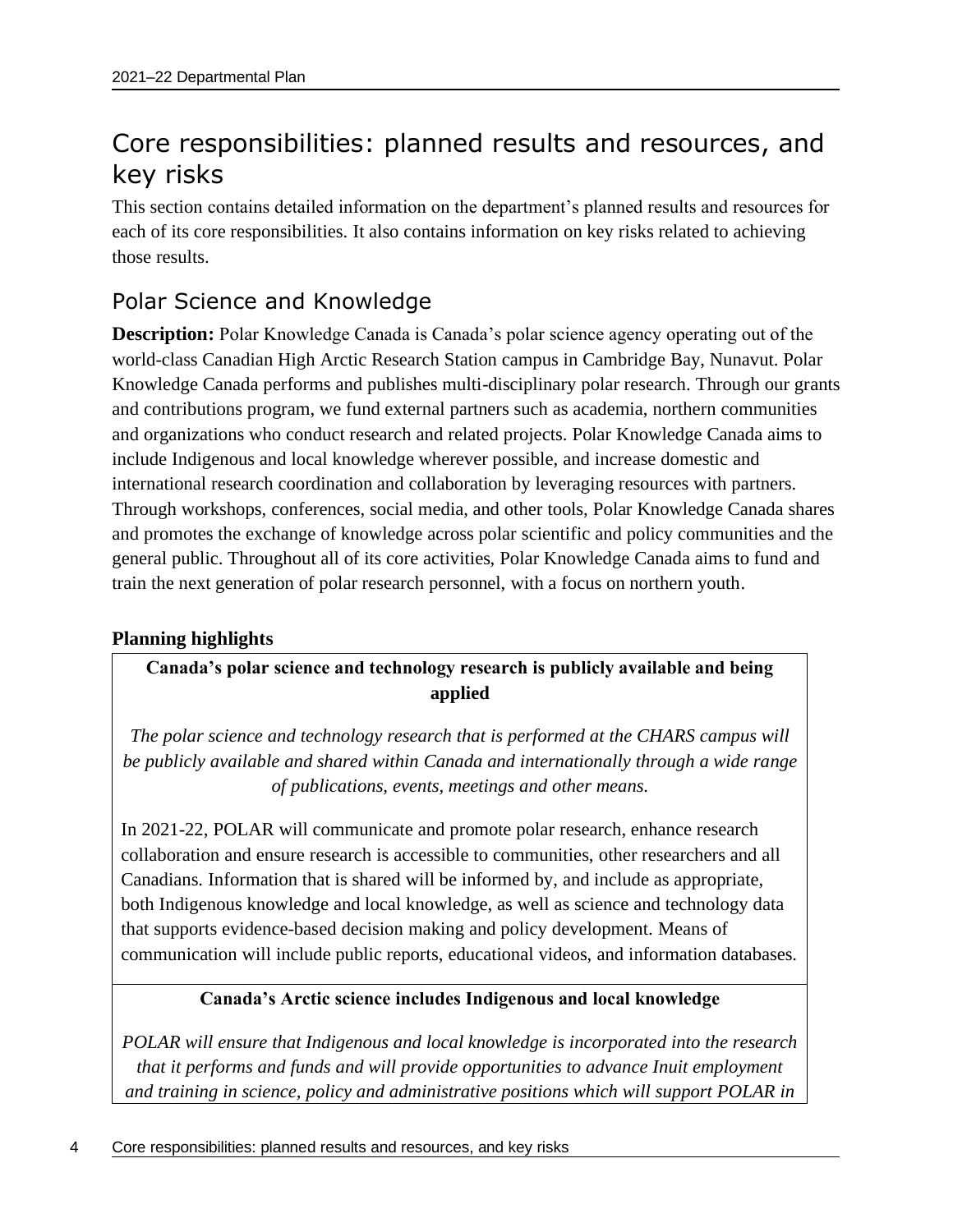*meeting the Government of Canada's Inuit employment obligations under Article 23 of the Nunavut Agreement.*

In 2021-22, POLAR, which is headquartered in Nunavut, will continue to implement its Inuit Employment Plan and support the development and implementation of practices to increase the representation of Nunavut Inuit in its ranks. POLAR will continue to advance technology skills transfers, training and employment among Indigenous community members and staff through its intramural research projects, community outreach and engagement, and knowledge management and mobilization activities. Additionally, through its grant and contribution funding, POLAR will prioritize projects that appropriately solicit and include and support both Indigenous knowledge and local knowledge.

### **Canada fosters domestic and international knowledge exchange and partnerships in polar science and technology**

*Operating and maintaining the CHARS campus as a world-class centre for polar science will allow POLAR to strengthen and expand national and international research collaborations and, in turn, gain knowledge and expertise to address regional and circumpolar challenges.*

In 2021-22, POLAR will build upon its polar science partnerships both in Canada and internationally. POLAR will collaborate with other federal departments and Indigenous organizations to advance federal science priorities, including the implementation of Canada's Arctic and Northern Policy Framework and the implementation of Open Science and Open Government directives. Efforts will also focus on enhancing access to research infrastructure and expertise across the North, both domestically and internationally. POLAR will continue to operate the CHARS campus and promote its use to Canadian and international researchers and scientists.

### **The next generation of Canadian polar researchers is developed**

*POLAR's grant and contribution programs and the CHARS campus will continue to support students in technical, science and research programs at colleges and universities. POLAR has specific initiatives delivered via the CHARS campus to encourage youth engagement, including science camps for local youth, summer employment, casual hires and student placements. POLAR also has early-career researcher exchange programs to build a base of early career polar researchers.*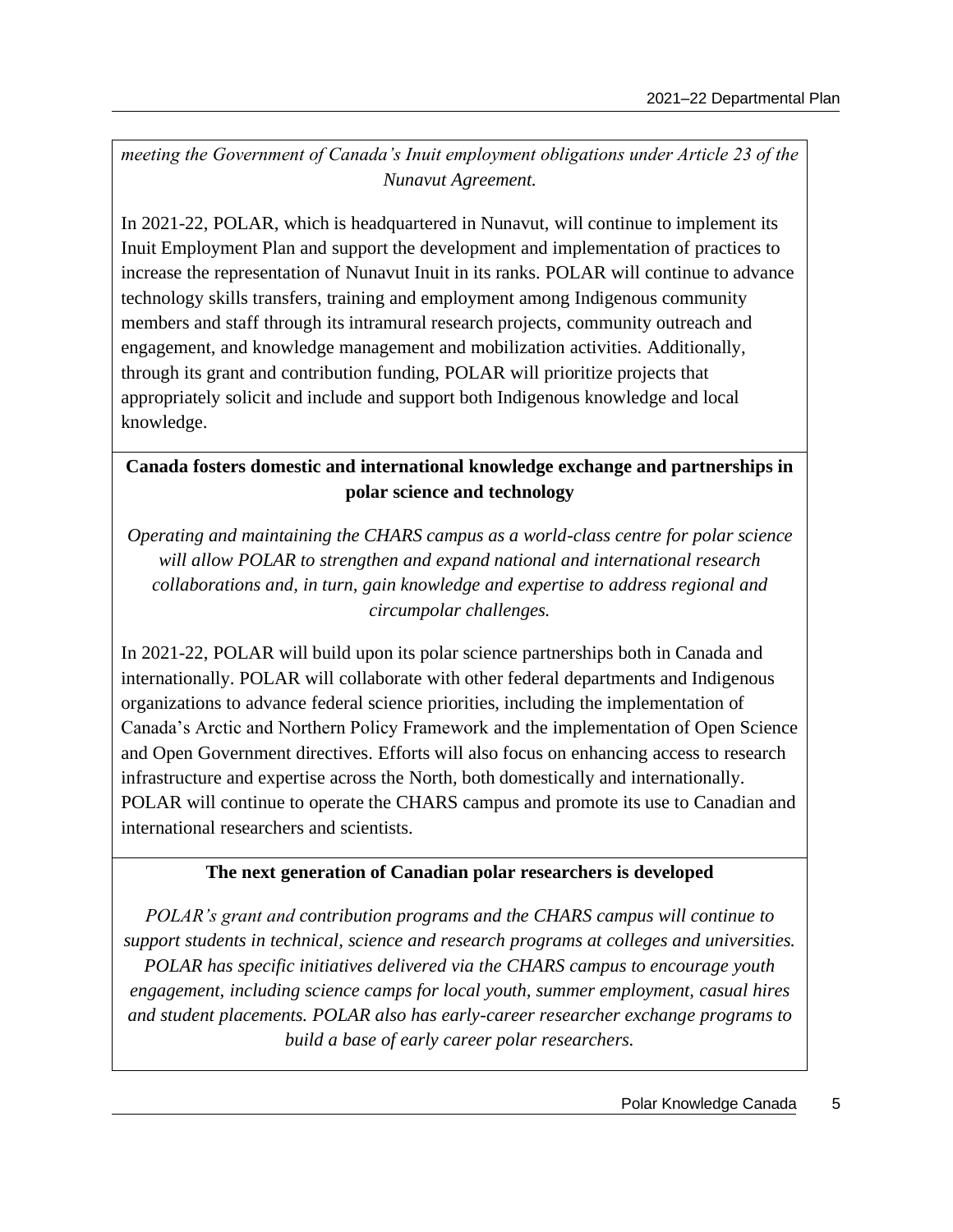In 2021-22, POLAR will continue to promote interest in polar science and technology opportunities through support to external partners for science and technology projects and capacity-building initiatives involving early career researchers. POLAR will also continue to develop youth interest in polar science and research by expanding and developing science and technology programming, engaging youth in science-based activities, and working with key partners on activities geared towards youth.

### **Gender-based analysis plus**

GBA+ analysis is a key tool to support improvements in both POLAR's programs and its internal services and operations. POLAR continues to use GBA+ as both an analytical process and as a tool for meaningful engagement to provide information, data and trends that will inform mitigation measures and activities in support of departmental results. Specifically, in order to increase Indigenous participation in their activities, POLAR committed to:

- Providing in-kind and financial support to research projects that include Indigenous knowledge and/or local knowledge;
- Encouraging and facilitating engagement between researchers at the CHARS campus and community decision-makers; and,
- Supporting data and information management systems to document Indigenous knowledge to support local and integrated decision-making.

In order to increase the number of youth pursuing polar science and technology-related careers, POLAR has committed to:

- Providing support for science camps in northern communities, such as STEM (science, technology, engineering, or math) programs;
- Supporting visiting scientist presentations; and,
- Making available educational tools (such as maps of the polar regions) to support curriculum development.

Additionally, GBA+ is used to support POLAR's work to meet its obligations under Article 23 of the Nunavut Agreement. Although POLAR will continue to give preference to applicants who self-identify as Inuit under the Nunavut Agreement, increasing Inuit representation remains challenging given that there are science-specific classifications and degree or post-graduate (M.Sc., Ph.D.) education requirements for a number of POLAR's positions. The risk of not meeting this obligation is compounded by the fact that the CHARS campus is in a small, northern community with a limited local labour pool for science- and policy-focused positions. There is also a risk that stakeholder expectations regarding the benefits derived from the CHARS campus cannot be met as they are extremely high in terms of employment opportunities for local people, economic development in Nunavut, and support for local businesses and organizations.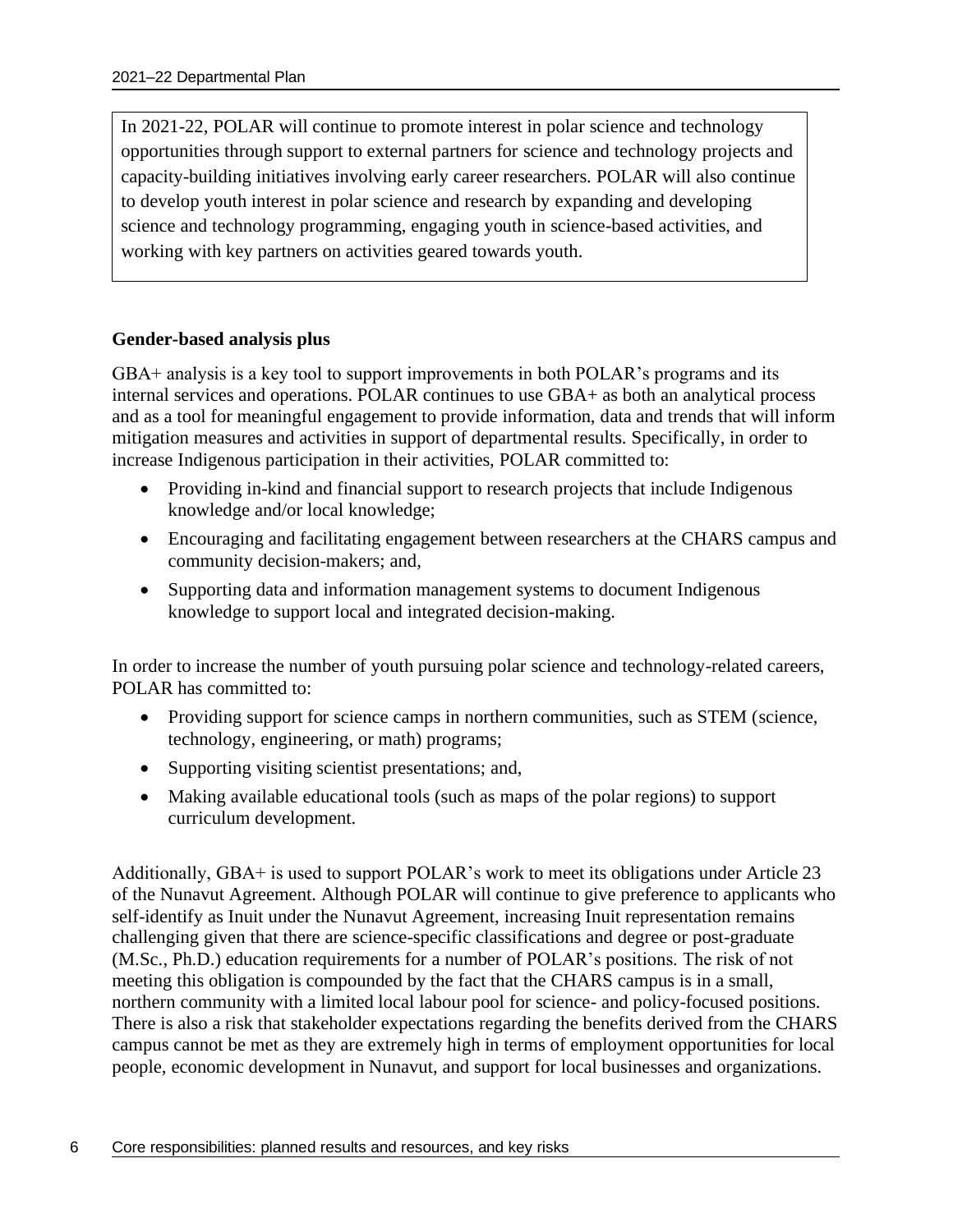GBA+ integration will continue to be undertaken on all Treasury Board Submissions, Cabinet documents, budget submissions, and in policy and program architecture and implementation.

### **Experimentation**

In 2021-22, POLAR will focus on identifying opportunities for experimentation related to the achievement of planned results associated with its "Polar Science and Knowledge" core responsibility in the coming fiscal years. Where possible, POLAR will leverage lessons learned from experimentations completed by other federal organizations with similar mandates and responsibilities.

It should be noted that experimentation in this context does not refer to POLAR's science and technology activities, but is specific to testing program activities related to achieving results related to its core responsibility.

### **Key risk(s)**

POLAR has identified key risks to the achievement of results related to its core responsibility. These risks and measures to mitigate them are as follows:

**Relationship and Reputational Risks** –The majority of POLAR's operations and planned activities rely on collaboration and partnerships with other federal organizations, northern and Indigenous organizations and communities, and academia. These relationships include specific obligations outlined in treaties and self-government agreements; signed memoranda of understanding with Indigenous organizations; service agreements with other federal organizations; and others.

There is a risk that POLAR will be unable to complete planned activities due to internal capacity challenges or dependency on inputs from other organizations over which POLAR has limited control. Should this risk materialize, important partners, particularly Indigenous groups and communities, may perceive these delays as POLAR not fulfilling its commitments.

POLAR will mitigate these relationship and reputational risks by:

- Involving and supporting community participation early, and in every stage of projects that impact them;
- Communicating POLAR's commitments under memoranda of understanding with Indigenous partners, and taking meaningful action to implement these commitments; and
- Addressing internal capacity challenges through timely recruitment including the ongoing implementation of its Inuit Employment Plan to attract, develop and retain talent.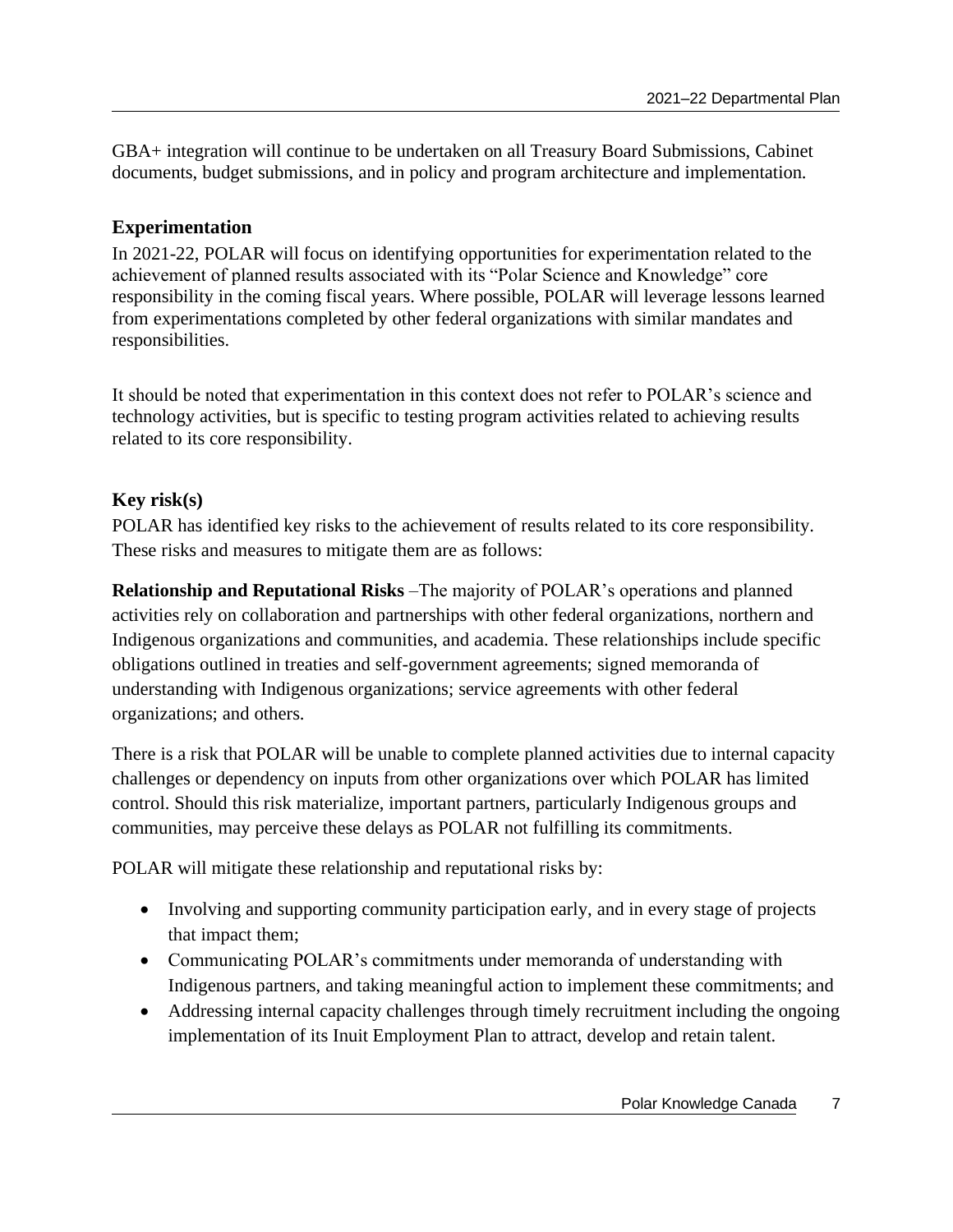**Pandemic-Related Risks** – In 2020-21, travel-related restrictions and other pandemic health and safety measures significantly impacted POLAR's planned activities, essentially cancelling the 2020 field season, and closing the CHARS campus and facilities to the public. There is a risk that ongoing health and safety measures, including travel restrictions, will prevent POLAR from completing activities or fulfilling commitments planned for 2021-22.

POLAR will mitigate this risk by:

- Supporting the implementation of projects and initiatives by developing and applying contingency measures, such as alternative program delivery options including virtual online seminars and workshops;
- Planning knowledge management and engagement activities and events in a way that they can be safely performed under pandemic restrictions (e.g., virtual events);
- Engaging local expertise and experience (e.g., the Hunters and Trappers Organization, Nunavut residents, etc.) to support to POLAR's activities (such as performing ongoing monitoring of changes in the environment); and,
- Updating partners and stakeholders as disruptions affect program initiatives, commitments and planned results.

| <b>Departmental</b><br>results                                                                           | Departmental Target<br>result<br>indicator                                                                                                                                   |                                 | Date to<br>achieve<br>target | $2017 - 18$<br><b>Actual</b><br>result <sup>1</sup> | 2018-19 | 2019-20<br><b>Actual result Actual result</b> |
|----------------------------------------------------------------------------------------------------------|------------------------------------------------------------------------------------------------------------------------------------------------------------------------------|---------------------------------|------------------------------|-----------------------------------------------------|---------|-----------------------------------------------|
| Canada's polar<br>science and<br>technology<br>research is<br>publicly<br>available and<br>being applied | Percentage of<br>research<br>publications<br>ledor <sup>2</sup><br>supported by<br>Polar<br>Knowledge<br>Canada that<br>are available<br>online to the<br>Canadian<br>public | At least<br>$30\%$ <sup>2</sup> | <b>March 2025</b>            | Not available                                       | 56%     | 61%                                           |
|                                                                                                          | Number of<br>citations of<br>research led<br>or <sup>2</sup> supported<br>by Polar                                                                                           |                                 | At least 100 March 2025      | Not available <sup>3</sup>                          | 126     | $338^{3}$                                     |

### Planned results for Polar Science and Knowledge

8 Core responsibilities: planned results and resources, and key risks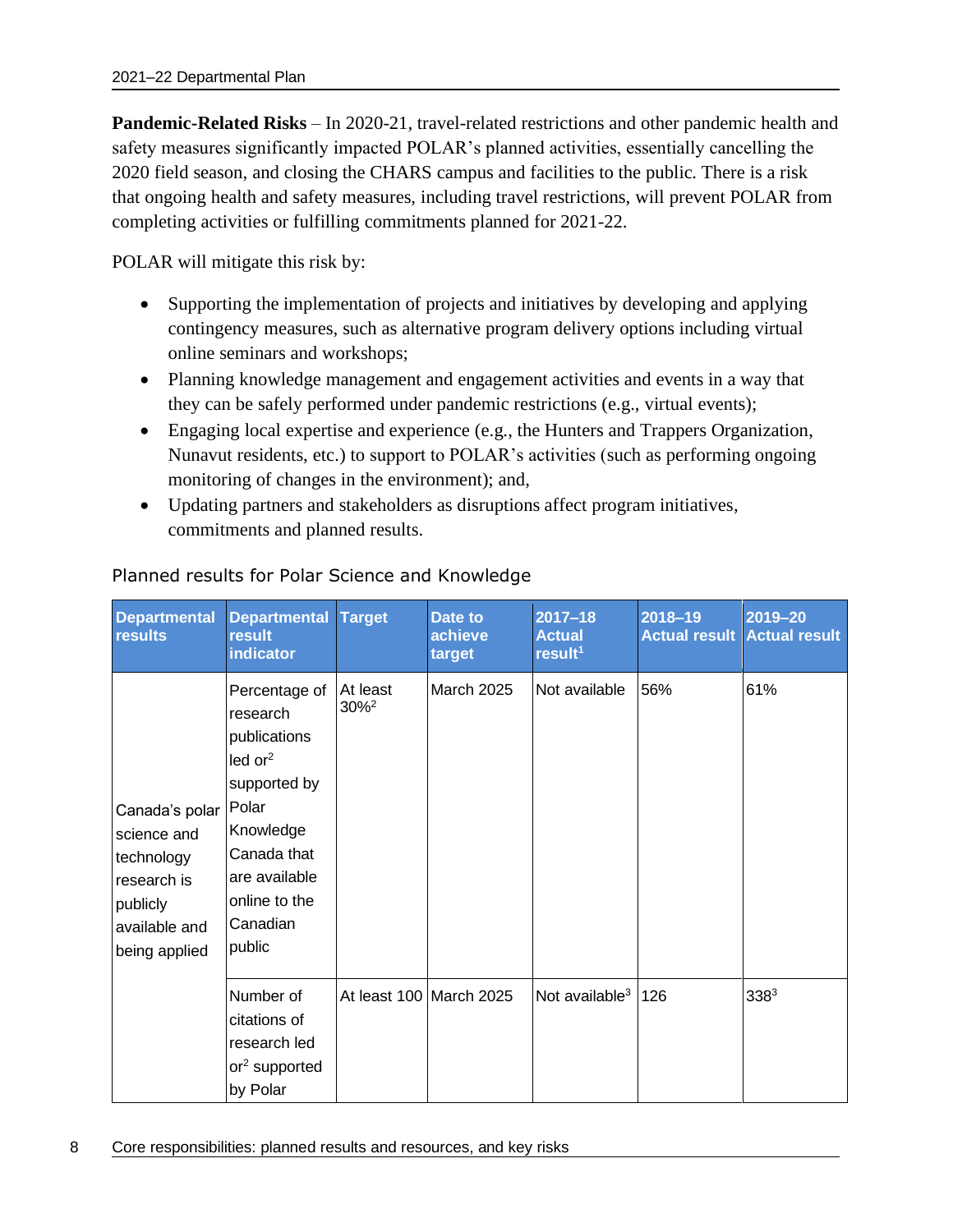| <b>Departmental</b><br><b>results</b>                                                                                        | <b>Departmental</b><br>result<br><b>indicator</b>                                                                                                | <b>Target</b>   | Date to<br>achieve<br>target | $2017 - 18$<br><b>Actual</b><br>result <sup>1</sup> | $2018 - 19$ | 2019-20<br><b>Actual result Actual result</b> |
|------------------------------------------------------------------------------------------------------------------------------|--------------------------------------------------------------------------------------------------------------------------------------------------|-----------------|------------------------------|-----------------------------------------------------|-------------|-----------------------------------------------|
|                                                                                                                              | Knowledge<br>Canada                                                                                                                              |                 |                              |                                                     |             |                                               |
| Canada's<br>Arctic science<br>includes<br>Indigenous and knowledge <sup>4</sup><br>local                                     | Percentage of<br>Arctic<br>research<br>projects led or<br>supported by<br>Polar<br>Knowledge<br>Canada that<br>include<br>Indigenous or<br>local | At least<br>90% | March 2025                   | Not available <sup>3</sup>                          | 80%         | 76%                                           |
| knowledge                                                                                                                    | Percentage of<br>Arctic projects<br>led or<br>supported by<br>Polar<br>Knowledge<br>Canada that<br>involve<br>Northerners <sup>5</sup>           | At least<br>90% | <b>March 2025</b>            | Not available <sup>3</sup>                          | 92%         | 67%6                                          |
| Canada fosters   knowledge<br>domestic and<br>international<br>knowledge<br>exchange and<br>partnerships in<br>polar science | Number of<br>exchange<br>activities or<br>initiatives led<br>or supported<br>by Polar<br>Knowledge<br>Canada <sup>7</sup>                        | At least<br>100 | March 2025                   | Not available <sup>3</sup> 657                      |             | 348 <sup>8</sup>                              |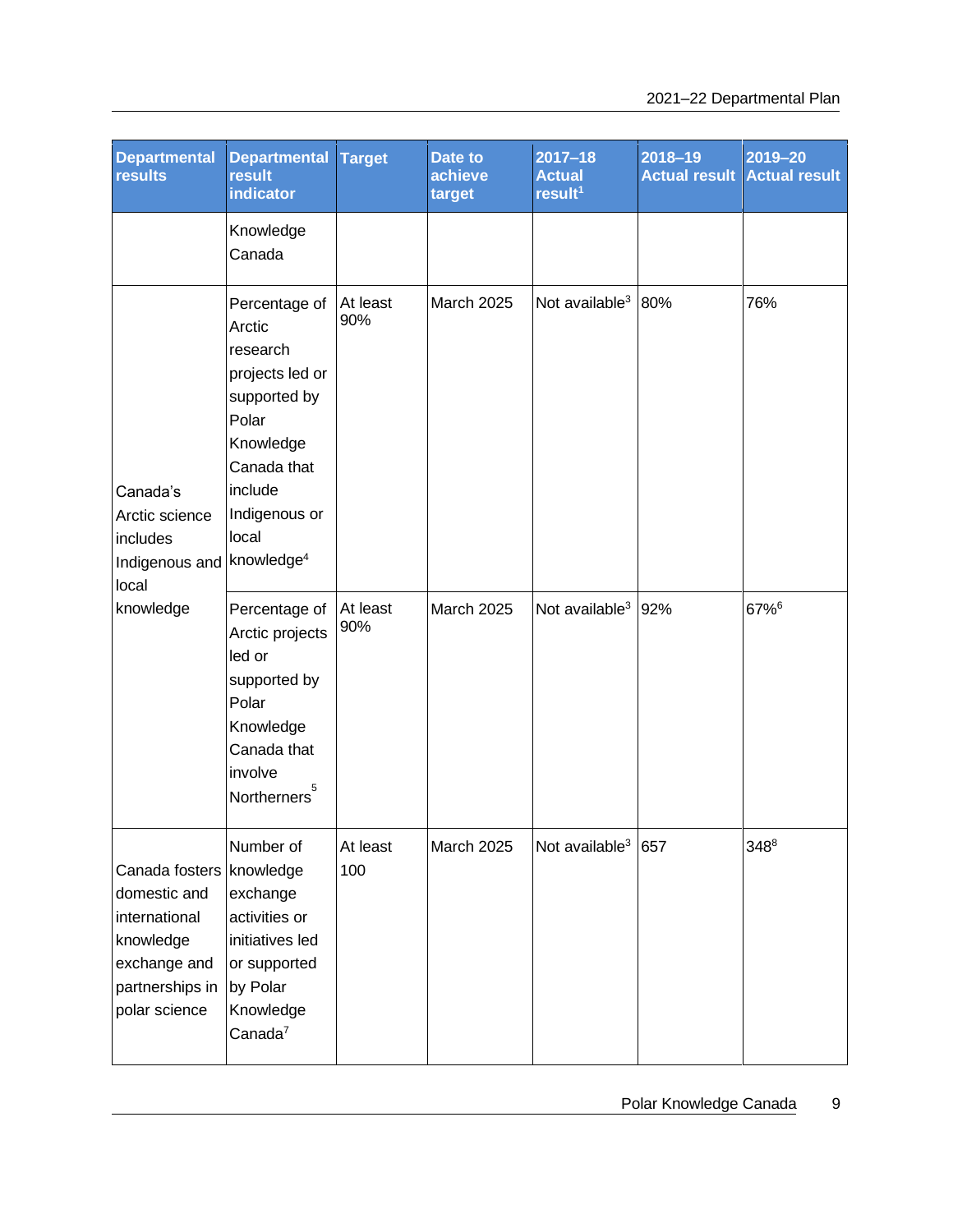#### 2021–22 Departmental Plan

| <b>Departmental</b><br><b>results</b>                                      | <b>Departmental</b><br><b>result</b><br><b>indicator</b>                                                                                            | <b>Target</b>    | Date to<br>achieve<br>target | $2017 - 18$<br><b>Actual</b><br>result <sup>1</sup> | $2018 - 19$<br><b>Actual result</b> | $2019 - 20$<br><b>Actual result</b>   |
|----------------------------------------------------------------------------|-----------------------------------------------------------------------------------------------------------------------------------------------------|------------------|------------------------------|-----------------------------------------------------|-------------------------------------|---------------------------------------|
|                                                                            | Percentage of<br>leveraged<br>investment by<br>Polar<br>Knowledge<br>Canada-<br>supported<br>projects                                               | At least<br>100% | <b>March 2025</b>            | Not available <sup>3</sup>                          | 126%                                | 38% <sup>9</sup>                      |
|                                                                            | Percentage of<br>projects led by<br>Polar<br>Knowledge<br>Canada that<br>involve<br>external<br>partners                                            | At least<br>75%  | <b>March 2025</b>            | Not available <sup>3</sup>                          | 63%                                 | 78%                                   |
| The next<br>generation of<br>Canadian polar<br>researchers is<br>developed | Percentage of<br>Polar<br>Knowledge<br>Canada-led or<br>supported<br>projects that<br>involve youth<br>or early career<br>researchers <sup>10</sup> | At least<br>80%  | <b>March 2025</b>            | <b>Not</b><br>applicable <sup>3</sup>               | <b>Not</b><br>applicable $3$        | <b>Not</b><br>available <sup>11</sup> |

1. As POLAR's initial Departmental Results Framework was only approved in April 2018, actual results were not tracked prior to this time and, therefore, no information is available for the "2017-18 Actual Results."

2. Originally this indicator read "…led and supported…". In 2019-20 this indicator was updated to "…led or supported…" to clarify the indicator and the results on which POLAR is reporting. This amendment does not change the data reported, but merely makes clearer the results POLAR is reporting.

3. This Performance Indicator is a 3 year aggregate, with 2019-20 being the third year of this result being measured. One would expect an increase from year 1 to 2 and again from year 2 to 3 (i.e. from 2017 to 2018, and again from 2018 to 2019). However, in FY2019-20, a levelling off of this value would be expected, particularly as 2017 data is removed from the calculation and 2020 is added (i.e., maintaining a 3-year dataset).

4. Both Indigenous knowledge and local knowledge can be considered practical knowledge built up by Indigenous groups and/or local communities over generations or knowledge specific to a particular location. This may include, but is not limited to, projects in which locally based expertise is used as one source of historical or baseline data, and/or is used to formulate research questions or hypotheses, and/or is used to inform the analysis of research findings. More specifically, the project is developed and carried out in collaboration with an Indigenous organization or community; an Indigenous organization or community leads the project; the project responds to a need identified by an Indigenous organization or community and that organization or community participates in the research; information from Indigenous sources is essential to carrying out the

#### 10 Core responsibilities: planned results and resources, and key risks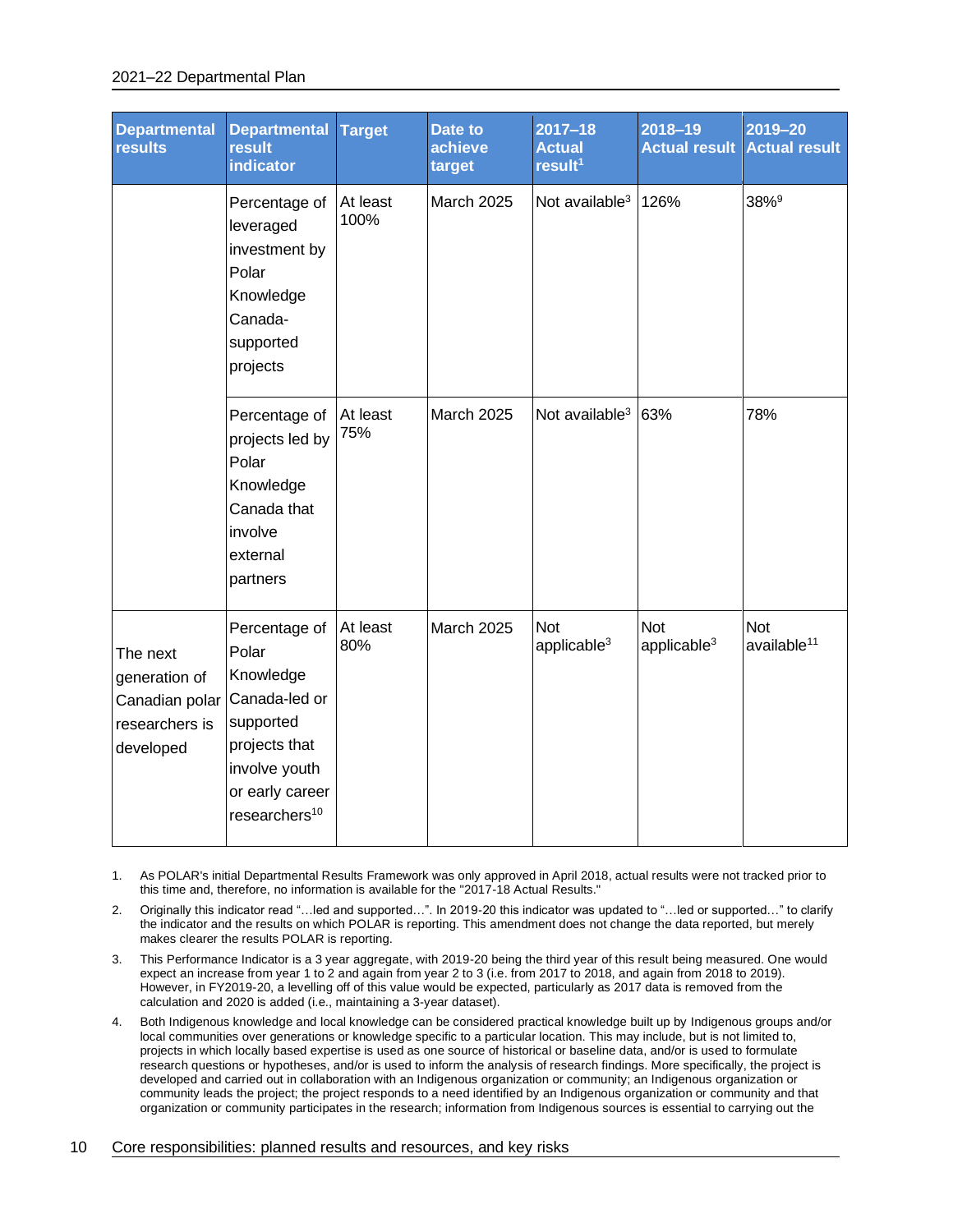project (the project focuses on Indigenous perspectives or expertise); the project integrates information from scientific/academic, Indigenous knowledge and local knowledge sources; and/or the project gathers original information or uses existing information from Indigenous sources (individuals, information holdings, other material).

- 5. Northerners include individuals of any age who are based in the Yukon, Northwest Territories, Nunavut, Nunavik or Nunatsiavut. Projects include both scientific research and non-scientific projects. Meaningful involvement can include activities such as scientific studies, workshops, camps, or other training-related activities that would have a significant impact or important effect on the youth involved.
- 6. A number of POLAR's funded projects were finishing in 2019-20 and, therefore, involved primarily administrative and reporting activities. The work that included Indigenous knowledge or involved northerners was undertaken in the earlier years of these projects. As a result, in 2019-20, POLAR did not meet the performance indicator targets established for the results related to the percentage of Arctic projects, led or supported by POLAR, that included Indigenous knowledge or local knowledge and/or involved Northerners. POLAR expects that these values will increase again once agreements are in place under the next Competitive Funding Process.
- 7. Knowledge exchange initiatives include, but are not limited to, projects or activities such as workshops or working groups, conferences, and community-based information sharing meetings.
- 8. For this result, the 2019-20 value is less than the 2018-19 value because there was a lower number of funded projects that continued into 2019-20. As well, there were a number of funded projects that were finishing in 2019-20 resulting in more administrative activities rather than knowledge exchange activities. POLAR expects that these values will increase again once agreements are in place under the next Competitive Funding Process.
- 9. In FY2019-20, many projects were entering into their last year of a 3/2-year funding cycle as POLAR transitions to a new funding cycle for 2020 to 2023. In some cases, projects were given additional funding or were amended for an additional year with only funds from POLAR being provided. In these cases, the FY2019-20 portion of the funding was not dependent on matching external funds as the project leaders would not have forecasted for additional resources.
- 10. This indicator was amended in 2019-20. It combines the two indicators previously under this Result. Youth include individuals who are 30 years of age or younger. Early career researchers, which includes technicians and support staff, refers to individuals currently pursuing studies in a field related to polar research at a territorial college, or undergraduate, graduate or post-doctoral program, or have recently completed their studies (i.e., within two years).
- 11. As this indicator was new in 2019-20 results were not applicable in 2017-18 and 2018-19 and were not yet available in 2019- 20.

Financial, human resources and performance information for the POLAR's program inventory is available in the [GC](https://www.tbs-sct.gc.ca/ems-sgd/edb-bdd/index-fra.html) InfoBas[e.](https://www.tbs-sct.gc.ca/ems-sgd/edb-bdd/index-eng.html)<sup>i</sup>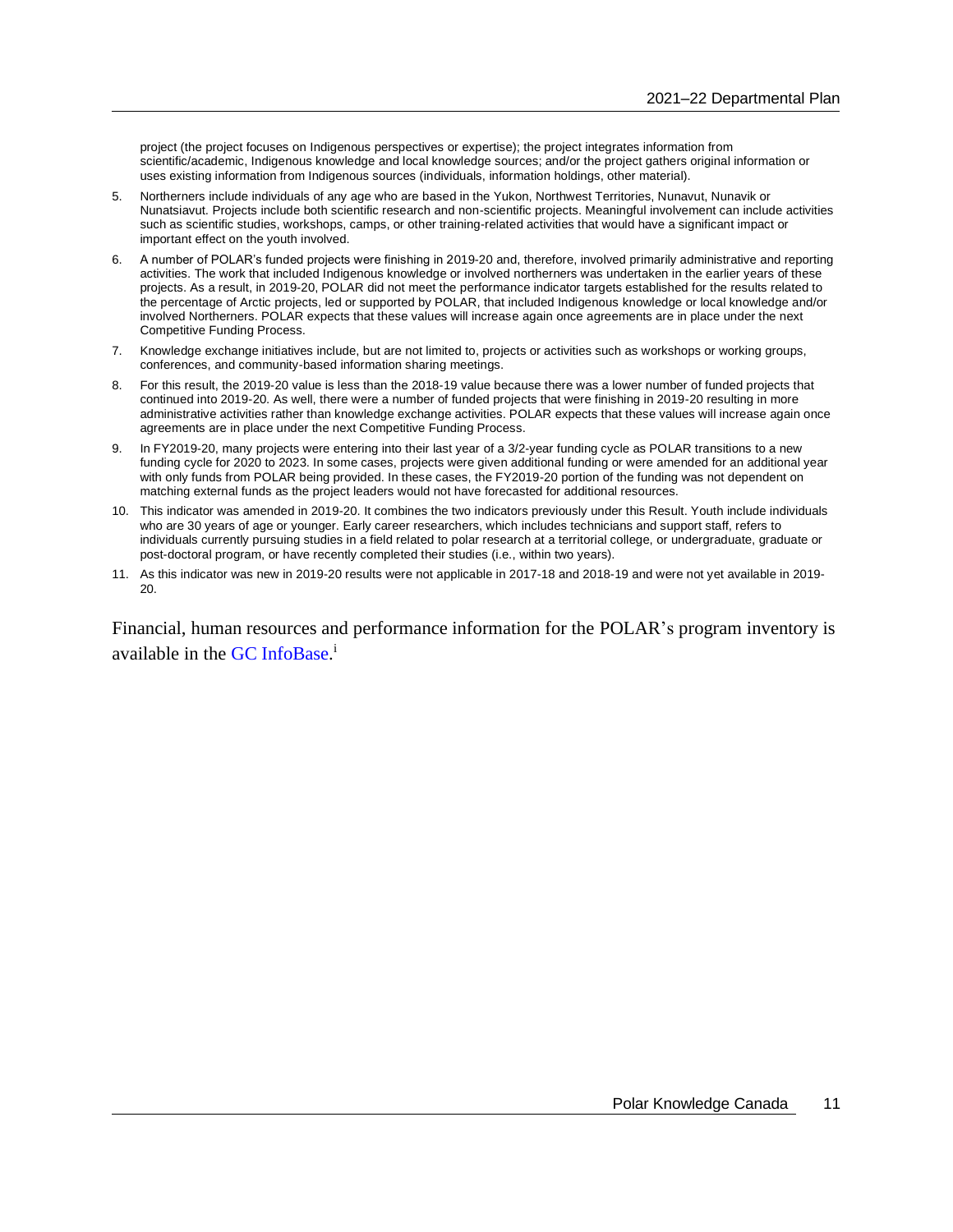| 2021-22 budgetary<br>spending (as indicated<br>in Main Estimates) | $ 2021 - 22 $<br>planned spending | $ 2022 - 23 $<br>planned spending | $2023 - 24$<br>planned spending |
|-------------------------------------------------------------------|-----------------------------------|-----------------------------------|---------------------------------|
| 16,105,186                                                        | 16,105,186                        | 16,105,186                        | 16,105,186                      |

### Planned budgetary financial resources for Polar Science and Knowledge

Financial, human resources and performance information for the POLAR's program inventory is available in the [GC](https://www.tbs-sct.gc.ca/ems-sgd/edb-bdd/index-fra.html) InfoBas[e.](https://www.tbs-sct.gc.ca/ems-sgd/edb-bdd/index-eng.html)<sup>ii</sup>

### Planned human resources for Polar Science and Knowledge

| $2021 - 22$                   | $2022 - 23$                   | $ 2023 - 24 $                 |
|-------------------------------|-------------------------------|-------------------------------|
| planned full-time equivalents | planned full-time equivalents | planned full-time equivalents |
| <b>41</b>                     | 41                            | 4′                            |

Financial, human resources and performance information for the POLAR's program inventory is available in the [GC](https://www.tbs-sct.gc.ca/ems-sgd/edb-bdd/index-fra.html) InfoBas[e.](https://www.tbs-sct.gc.ca/ems-sgd/edb-bdd/index-eng.html)<sup>iii</sup>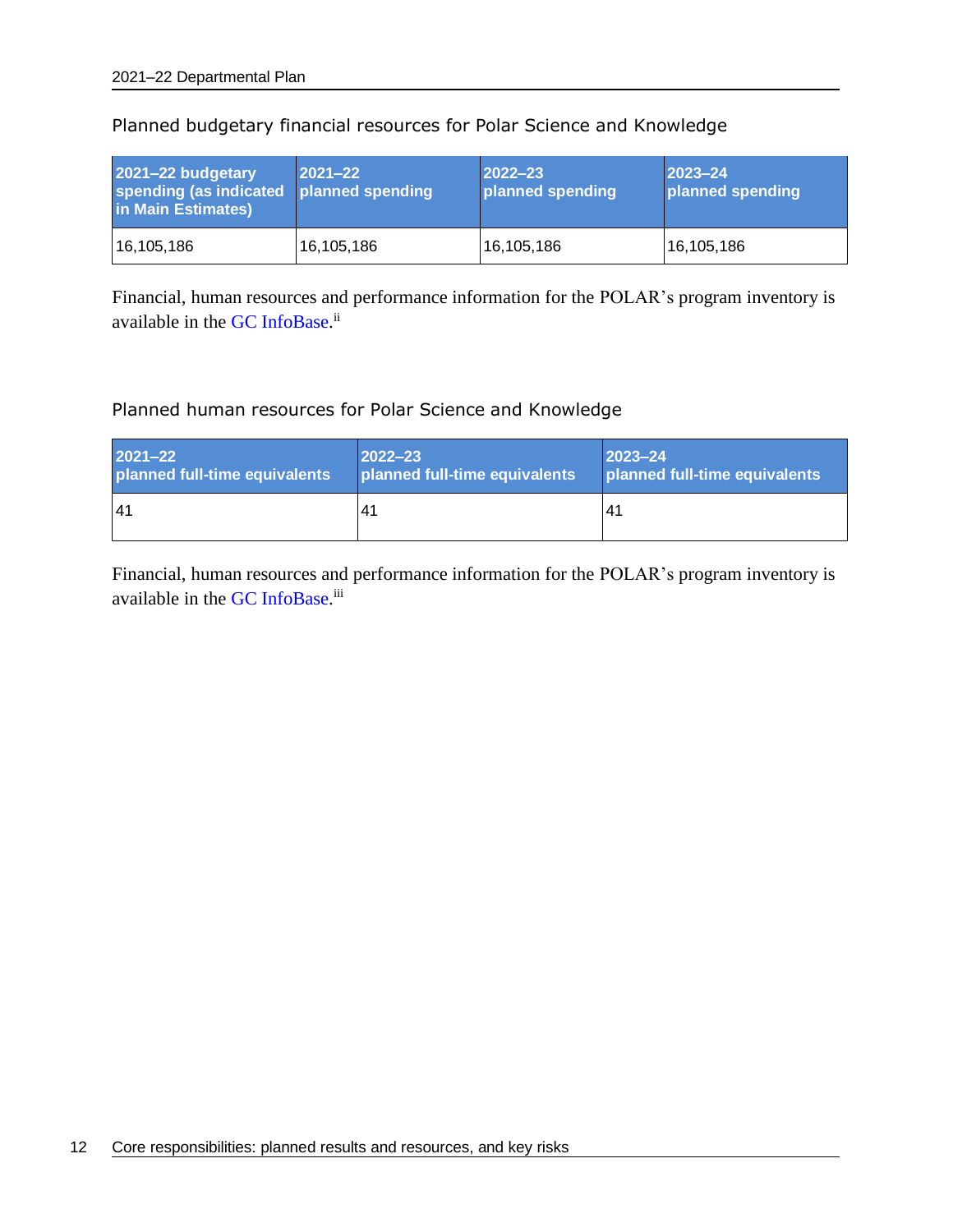# <span id="page-16-0"></span>Internal Services: planned results

### **Description**

Internal Services are those groups of related activities and resources that the federal government considers to be services in support of Programs and/or required to meet corporate obligations of an organization. Internal Services refers to the activities and resources of the 10 distinct services that support Program delivery in the organization, regardless of the Internal Services delivery model in a department. These services are:

- Management and Oversight Services
- ▶ Communications Services
- ▶ Legal Services
- Human Resources Management Services
- Financial Management Services
- **Information Management Services**
- ▶ Information Technology Services
- ▶ Real Property Management Services
- Materiel Management Services
- ▶ Acquisition Management Services

### **Planning highlights**

The following are POLAR's key planned internal services highlights for fiscal year 2021-22:

- Establishing new contracts for the provision of facilities management and maintenance services, grounds keeping services and security services for the CHARS campus;
- Continuing to implement its Inuit Employment Plan; and,
- Initiating an evaluation of POLAR's transfer payment programs.

Establishing new contracts for the operations and maintenance of the CHARS campus and facilities will ensure that POLAR's staff, collaborators and partners continue to have safe and sustainable access to the campus and its facilities. The use of the CHARS campus and facilities is foundational to POLAR's departmental results framework, as the campus provides a hub for collaboration on polar science and technology. The implementation of POLAR's Inuit Employment Plan contributes to the Government of Canada priority of reconciliation, and will ensure that the operations and activities undertaken by POLAR are informed and guided by Indigenous knowledge. The evaluation of POLAR's transfer payment programs will provide POLAR with important information to ensure its programs are relevant and modern, and that they are effectively and efficiently contributing to achieving the results outlined in POLAR's departmental results framework.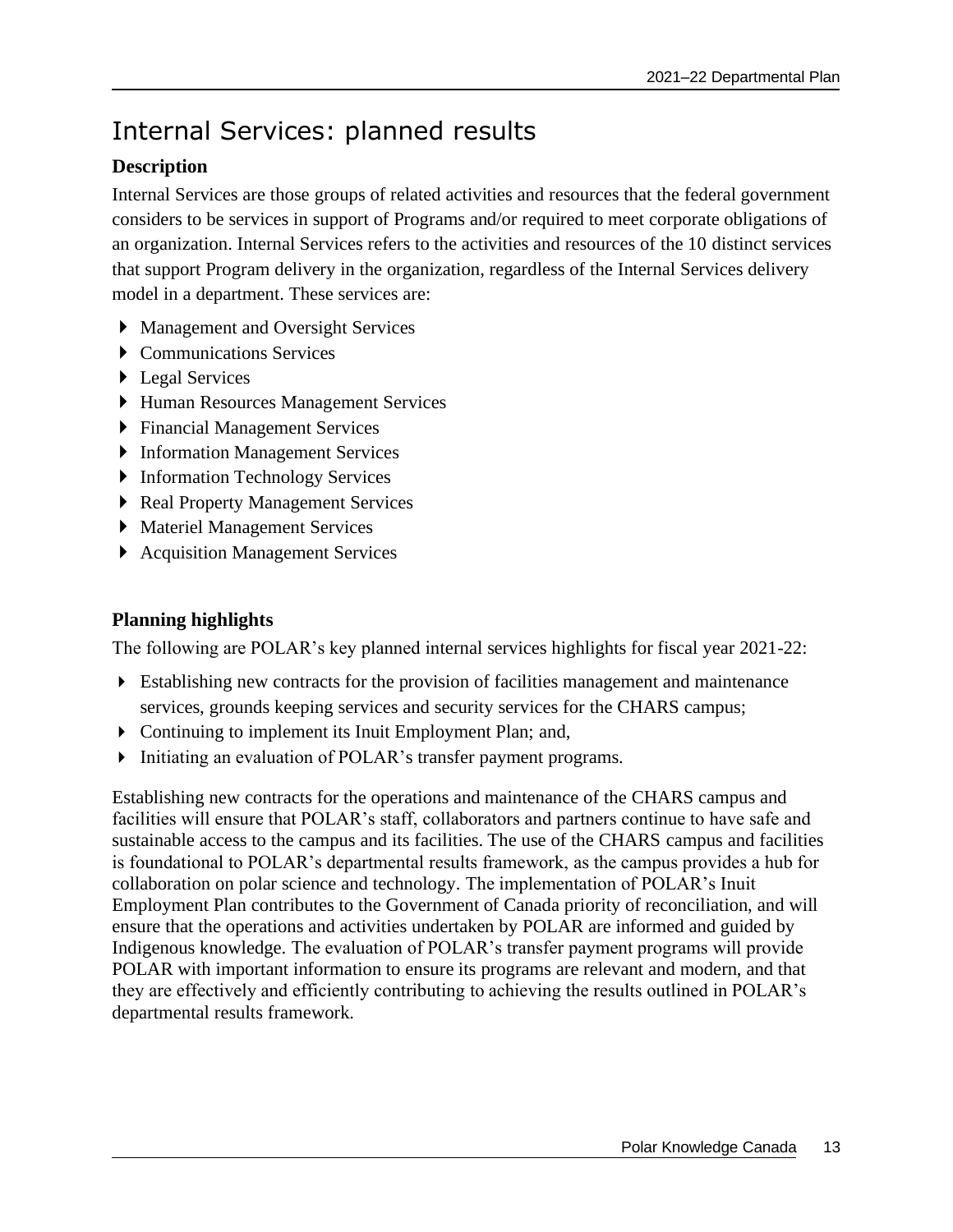| 2021-22 budgetary<br>spending (as indicated<br>in Main Estimates) | 2021-22<br>planned spending | $2022 - 23$<br>planned spending | 2023-24<br>planned spending |
|-------------------------------------------------------------------|-----------------------------|---------------------------------|-----------------------------|
| 16,111,924                                                        | 16,111,924                  | 16,237,655                      | 16,237,655                  |

### Planned budgetary financial resources for Internal Services

### Planned human resources for Internal Services

| $2021 - 22$                   | $2022 - 23$                   | $2023 - 24$                   |
|-------------------------------|-------------------------------|-------------------------------|
| planned full-time equivalents | planned full-time equivalents | planned full-time equivalents |
| 50                            | 150                           | l50                           |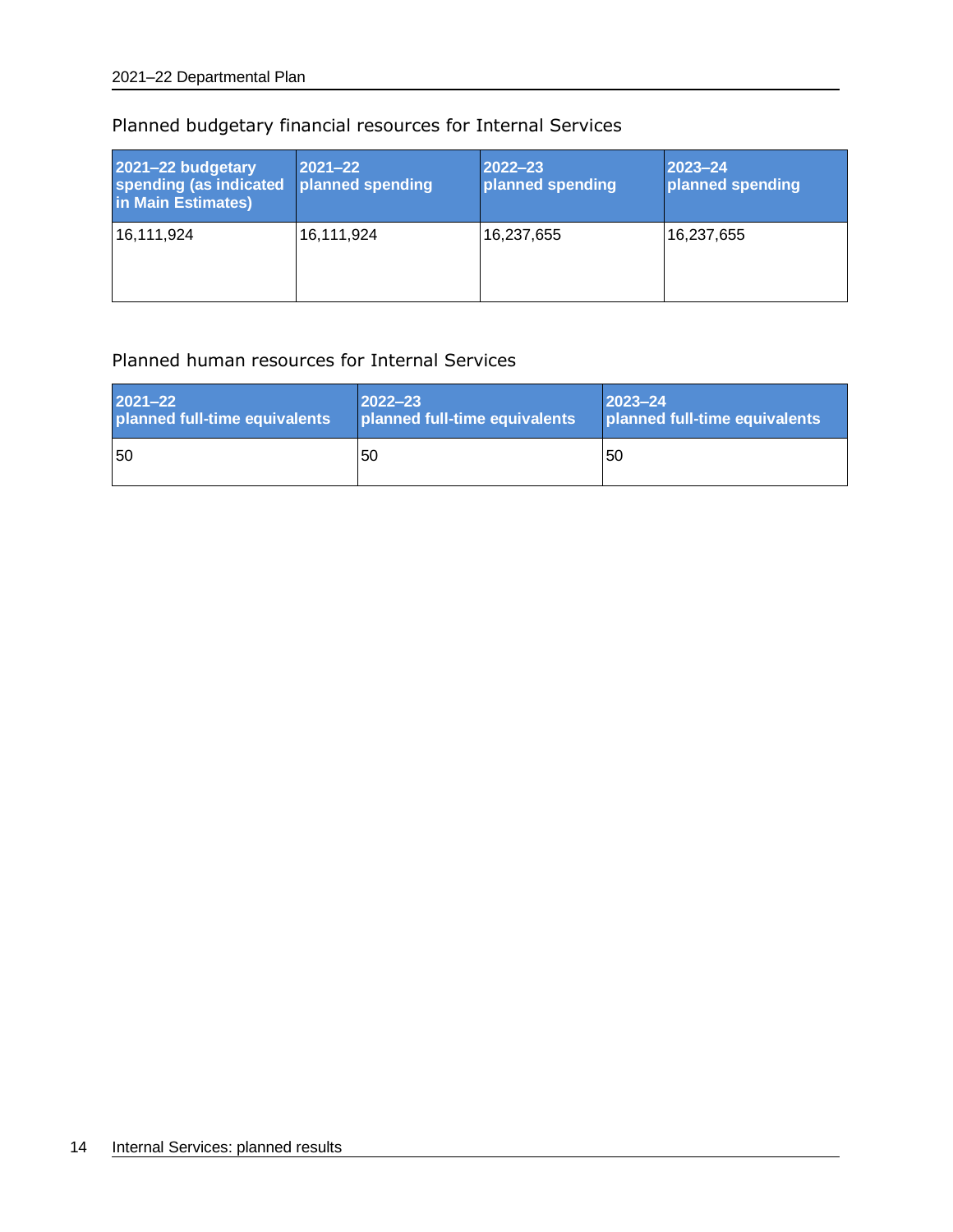# <span id="page-18-0"></span>Spending and human resources

This section provides an overview of the department's planned spending and human resources for the next three consecutive fiscal years and compares planned spending for the upcoming year with the current and previous years' actual spending.

## <span id="page-18-1"></span>Planned spending

Departmental spending 2018–19 to 2023–24



The following graph presents planned (voted and statutory) spending over time.

The graph illustrated POLAR's spending trend over a six-year period starting in 2018-19 and ending in 2023-24. The graph is based on two years of actual spending, one year of forecast spending and three years of planned spending.

In fiscal year 2018-19, the actual spending was \$1.0 million from statutory spending with \$23.7 million in voted spending. In 2019-20, actual spending was \$1.1 million from statutory spending and \$29.4 million from voted spending.

In fiscal year 2020-21, the forecasted spending is \$1.7 million from statutory spending with \$30.7 million in voted spending. Due to the impacts of the COVID-19 pandemic restrictions on POLAR's planned operations and the loss of the field research season in 2020-21, POLAR expects its voted spending to be lower than forecasted.

In 2021-22, the planned spending is \$2.5 million for statutory spending with \$29.8 million in voted spending. For 2022-23 and 2023-24, planned spending is \$2.5 million for statutory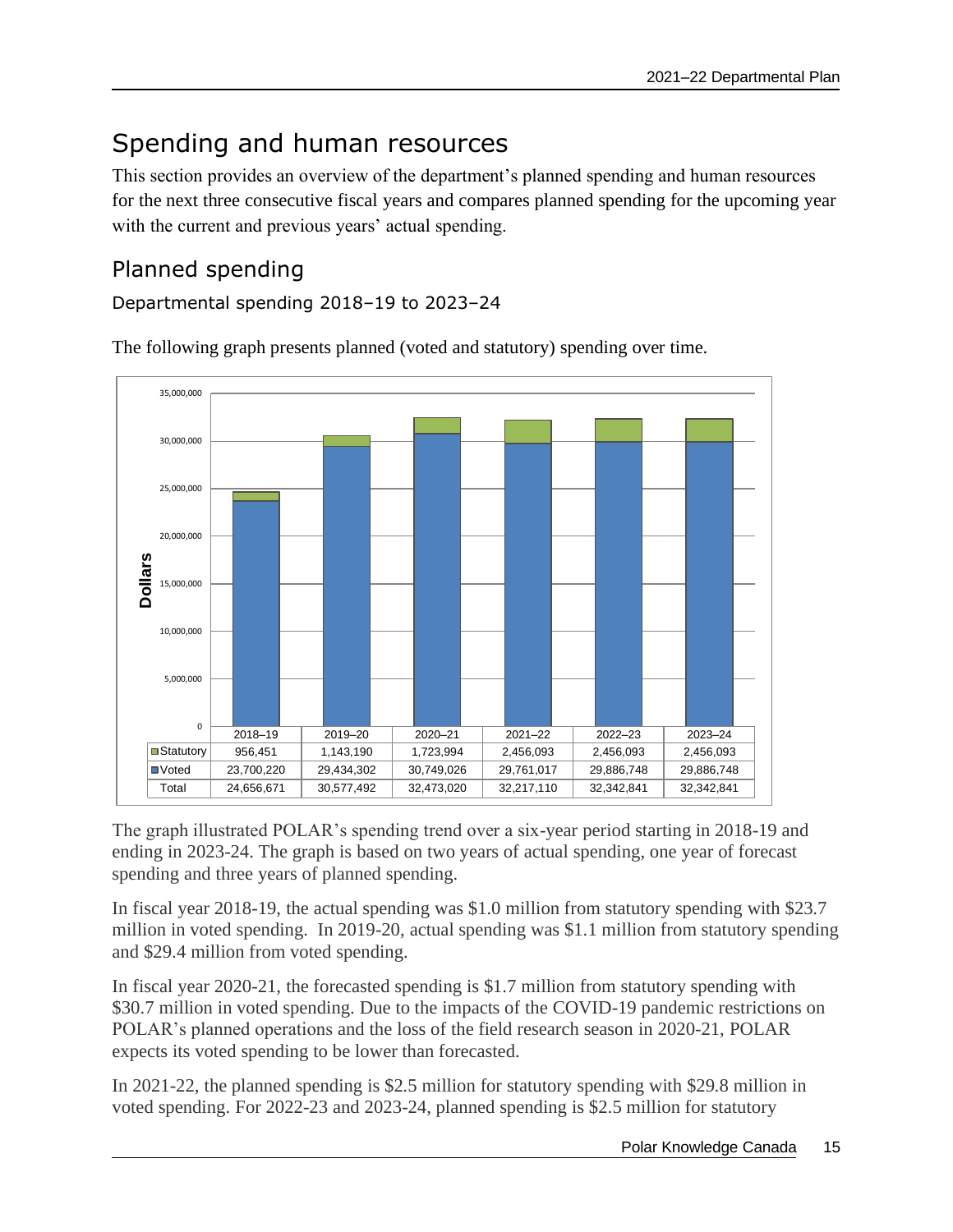spending with \$29.9 million in voted spending. The increase of \$0.7 million in statutory spending is due to obtaining a new authority to spend revenues received through the conduct of its operations permitted under section 6 (2) of the *Canadian High Arctic Research Station Act.*

### Budgetary planning summary for core responsibilities and Internal Services (dollars)

The following table shows actual, forecast and planned spending for POLAR's core responsibility and for Internal Services for the years relevant to the current planning year.

| <b>Core</b><br><b>responsibilities</b><br>and Internal<br><b>Services</b> | 2018-19<br>expenditures | 2019-20<br>expenditures | 2020-21<br>forecast<br>spending | $2021 - 22$<br>budgetary<br>spending (as<br>indicated in<br><b>Main</b><br><b>Estimates)</b> | $2021 - 22$<br>planned<br>spending | $2022 - 23$<br>planned<br>spending | $2023 - 24$<br>planned<br>spending |
|---------------------------------------------------------------------------|-------------------------|-------------------------|---------------------------------|----------------------------------------------------------------------------------------------|------------------------------------|------------------------------------|------------------------------------|
| Polar Science and<br>Knowledge                                            | 15,642,340              | 15,282,156              | 16,784,156                      | 16,105,186                                                                                   | 16,105,186                         | 16,105,186                         | 16,105,186                         |
| <b>Subtotal</b>                                                           | 15,642,340              | 15,282,156              | 16,784,156                      | 16,105,186                                                                                   | 16,105,186                         | 16,105,186                         | 16,105,186                         |
| <b>Internal Services</b>                                                  | 9,014,331               | 15,295,336              | 15,688,864                      | 16,111,924                                                                                   | 16,111,924                         | 16,237,655                         | 16,237,655                         |
| <b>Total</b>                                                              | 24,656,671              | 30,577,492              | 32,473,020                      | 32,217,110                                                                                   | 32,217,110                         | 32,342,841                         | 32,342,841                         |

From 2018-19 to 2019-20, POLAR's expenditures increased by \$7.4 million primarily due to the transfer of operational responsibilities for the CHARS campus to POLAR from CIRNA, impacting the Science & Technology for the North and Polar Knowledge Application programs, as well as Internal Services. Included in these responsibilities was the award of POLAR's first contract for the repair and maintenance of the campus.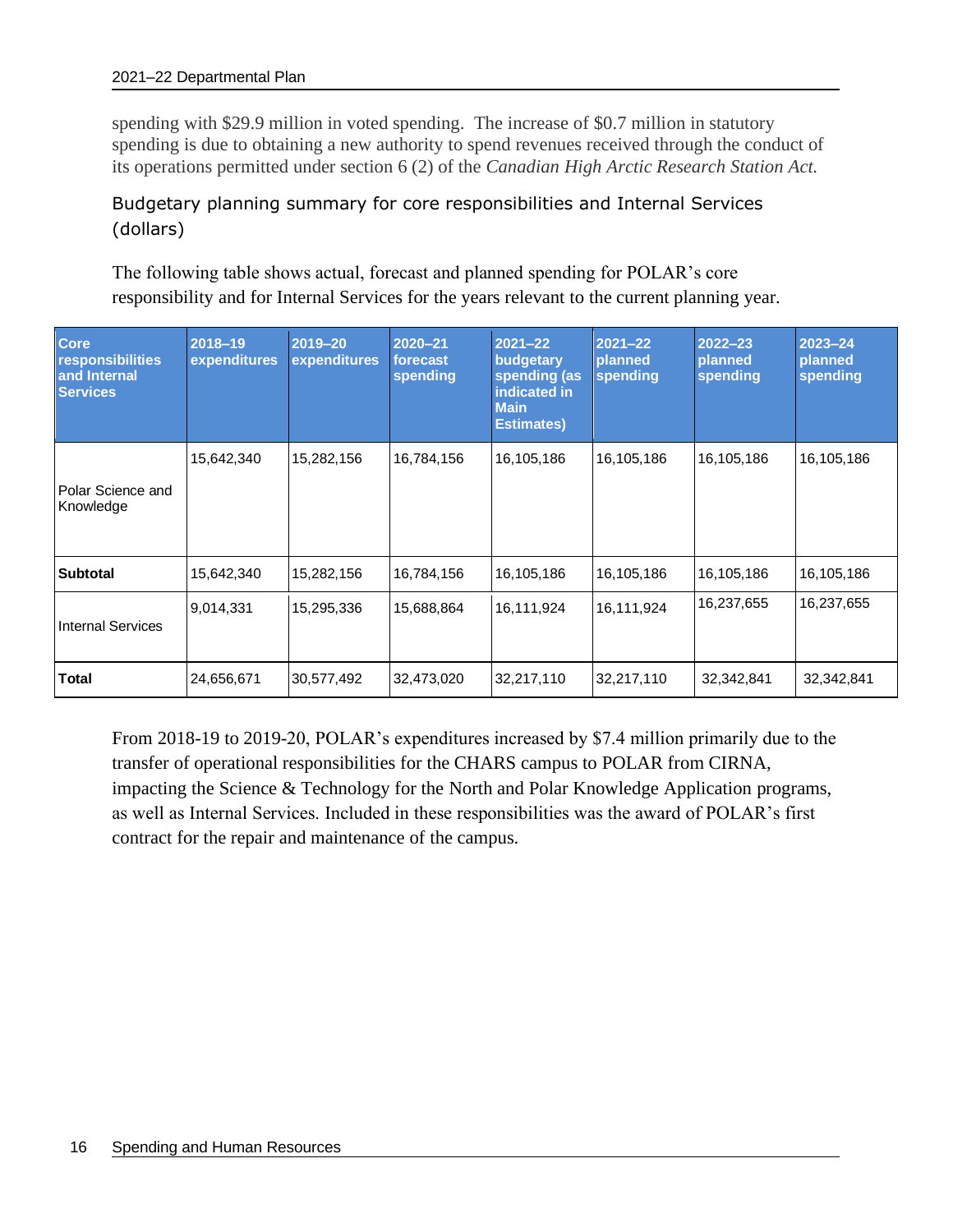### <span id="page-20-0"></span>Planned human resources

The following table shows actual, forecast and planned full-time equivalents (FTEs) for each core responsibility in POLAR's departmental results framework and to Internal Services for the years relevant to the current planning year.

| <b>Core</b><br>responsibilities and<br><b>Internal Services</b> | 2018-19<br>actual<br>full-time<br>equivalents | 2019-20<br>actual<br>full-time<br>equivalents | 2020-21<br>forecast<br>full-time<br>equivalents | $2021 - 22$<br><b>planned</b><br>full-time<br>equivalents | $2022 - 23$<br><b>planned</b><br>full-time<br>equivalents | $2023 - 24$<br><b>planned</b><br>full-time<br>equivalents |
|-----------------------------------------------------------------|-----------------------------------------------|-----------------------------------------------|-------------------------------------------------|-----------------------------------------------------------|-----------------------------------------------------------|-----------------------------------------------------------|
| Polar Science and<br>Knowledge                                  | 33                                            | 36                                            | 39                                              | 41                                                        | 41                                                        | 41                                                        |
| <b>Subtotal</b>                                                 | 33                                            | 36                                            | 39                                              | 41                                                        | 41                                                        | 41                                                        |
| <b>Internal Services</b>                                        | 34                                            | 42                                            | 42                                              | 50                                                        | 50                                                        | 50                                                        |
| <b>Total</b>                                                    | 67                                            | 78                                            | 81                                              | 91                                                        | 91                                                        | 91                                                        |

Human resources planning summary for core responsibilities and Internal Services

The increase in full-time equivalents (FTE) is due mainly to additional capacity needed to support the development of programs, manage the expanded grant and contribution programs, reduce reliance on external human resources services and manage the CHARS campus facilities. As POLAR approaches a steadier state of operations, it continues to review its staffing levels to better understand its resourcing requirements in support of achieving planned results.

## <span id="page-20-1"></span>Estimates by vote

Information on POLAR's organizational appropriations is available in the [2021–22 Main](http://www.tbs-sct.gc.ca/hgw-cgf/finances/pgs-pdg/gepme-pdgbpd/index-eng.asp)  [Estimates](http://www.tbs-sct.gc.ca/hgw-cgf/finances/pgs-pdg/gepme-pdgbpd/index-eng.asp)[.](http://www.tpsgc-pwgsc.gc.ca/recgen/cpc-pac/index-eng.html)<sup>iv</sup>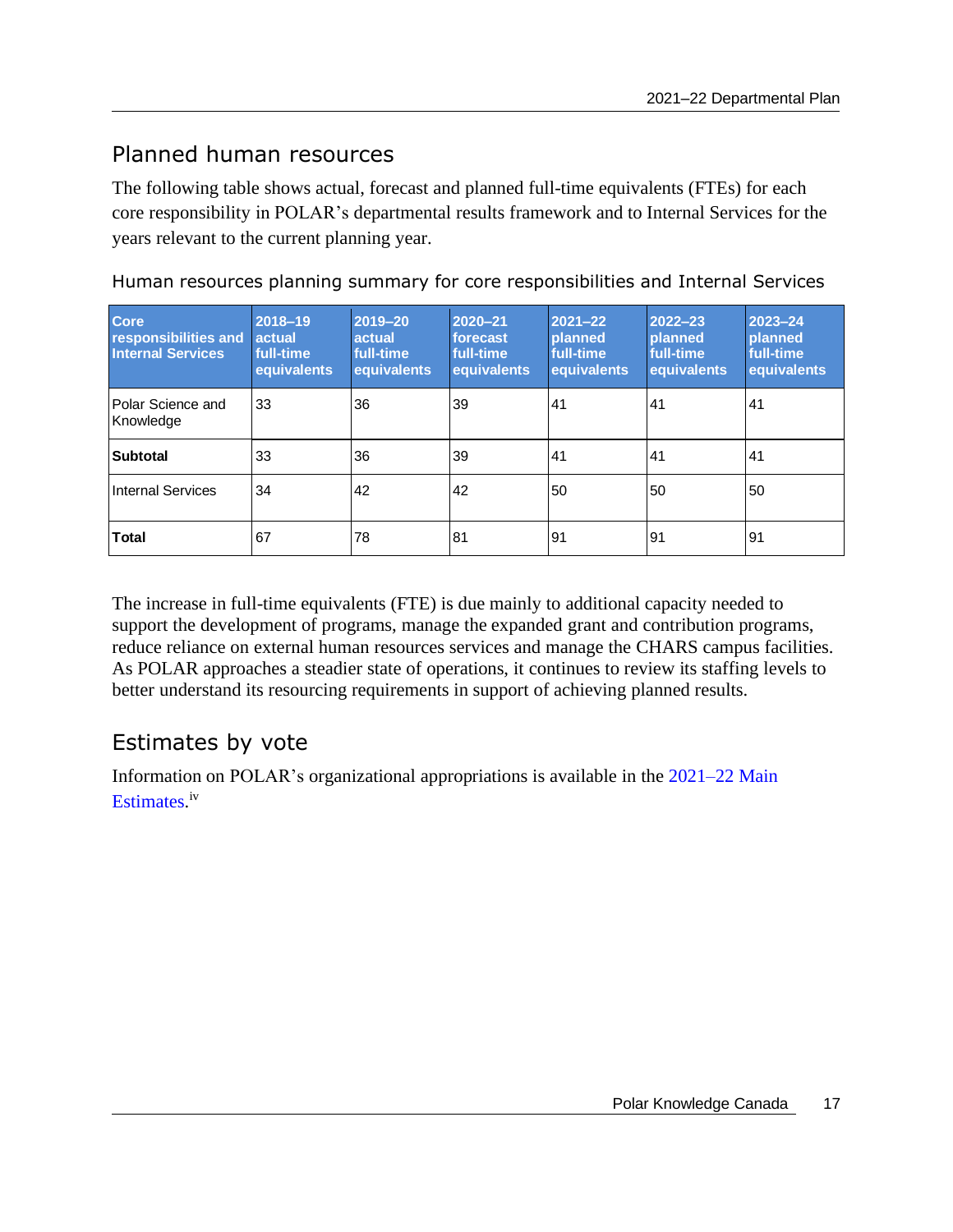## <span id="page-21-0"></span>Future-oriented Condensed statement of operations

The future-oriented condensed statement of operations provides an overview of POLAR's operations for 2020–21 to 2021–22.

The amounts for forecast and planned results in this statement of operations were prepared on an accrual basis. The amounts for forecast and planned spending presented in other sections of the Departmental Plan were prepared on an expenditure basis. Amounts may therefore differ.

A more detailed future-oriented statement of operations and associated notes, including a reconciliation of the net cost of operations to the requested authorities, are available on [POLAR's](https://www.canada.ca/en/polar-knowledge.html) website<sup>v</sup>.

Future-oriented Condensed statement of operations for the year ending March 31, 2022 (dollars)

| <b>Financial information</b>                                        | 2020-21 forecast<br><b>results</b> | 2021-22 planned<br><b>results</b> | <b>Difference</b><br>(2021-22 planned)<br>results minus<br>2020-21 forecast<br>results) |
|---------------------------------------------------------------------|------------------------------------|-----------------------------------|-----------------------------------------------------------------------------------------|
| Total expenses                                                      | 32,793,239                         | 33,055,584                        | 262,345                                                                                 |
| Total revenues                                                      | 282,888                            | 449,211                           | 166,323                                                                                 |
| <b>Net</b><br>cost of<br>before government funding<br>and transfers | operations 32,510,351              | 32,606,373                        | 96,022                                                                                  |

Total expenses for the 2021-22 planned results do not include amortization of the CHARS campus as a decision on custodianship of the CHARS campus will be made once substantial completion of the construction project has been achieved. In addition, the value of the CHARS campus has yet to be determined.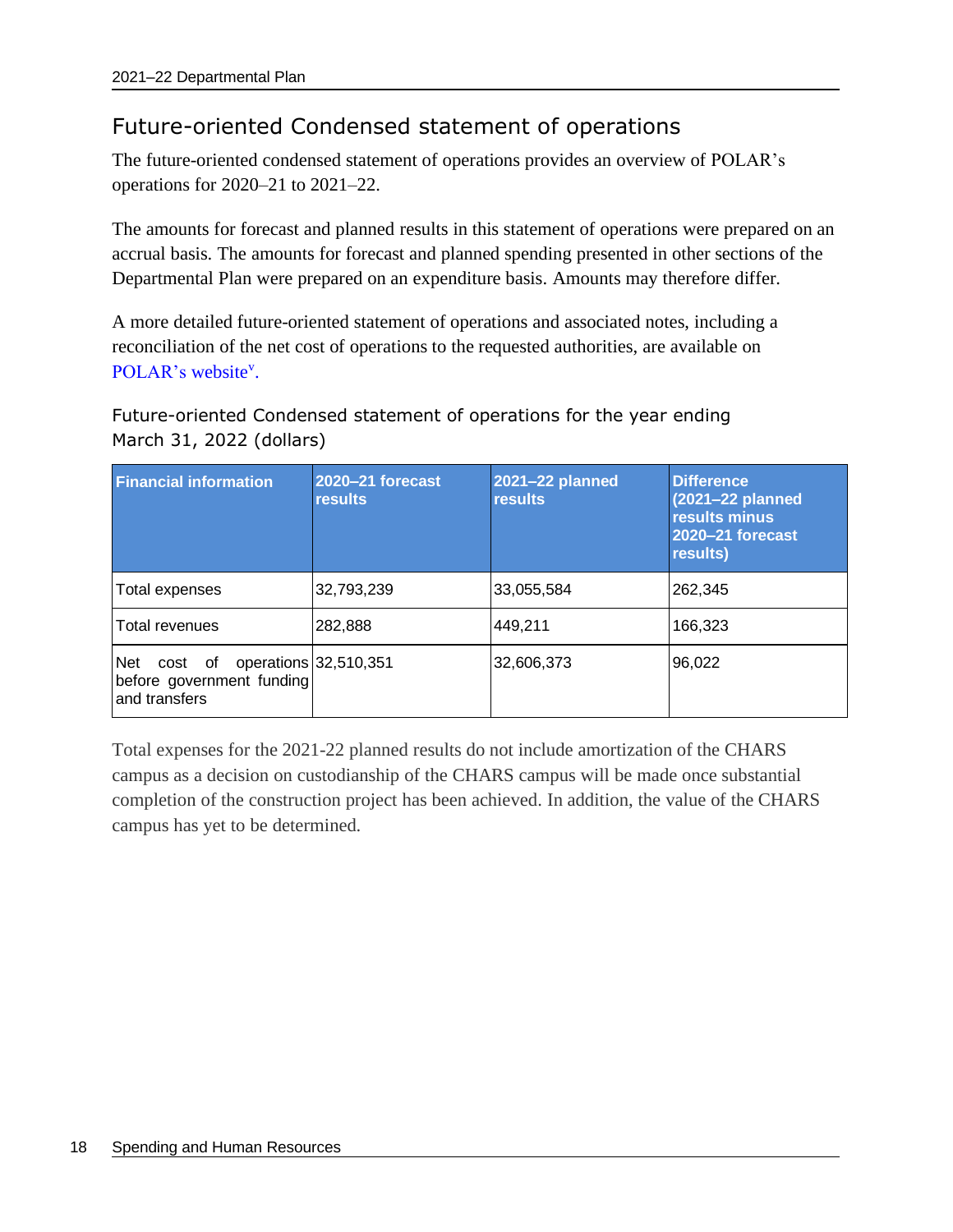# <span id="page-22-0"></span>Corporate information

## <span id="page-22-1"></span>Organizational profile

**Appropriate minister:** The Honourable Daniel Vandal, P.C., M.P.

**Institutional head:** Jennifer C. Hubbard, President and Chief Executive Officer

**Ministerial portfolio:** Minister of Northern Affairs

**Enabling instrument[s]:** [Canadian High Arctic Research Station Act.](https://laws-lois.justice.gc.ca/eng/acts/C-17.8/page-1.html) vi

### **Year of incorporation / commencement:** 2015

**Other:** POLAR is overseen by a nine-member Board of Directors, including a Chairperson and Vice-Chairperson. The Board approves the Agency's science and technology plan and annual work plans and budget. The Board is accountable to the Minister of Northern Affairs. All members are appointed by Order-in-Council to hold office for terms not exceeding five years, and are eligible for re-appointment for a second term of office. Members of the Board of Directors hold office on a part-time basis.

### <span id="page-22-2"></span>Raison d'être, mandate and role: who we are and what we do

"Raison d'être, mandate and role: who we are and what we do" is available on [POLAR's](https://www.canada.ca/en/polar-knowledge.html) [website.](https://www.canada.ca/en/polar-knowledge.html)<sup>vii</sup>

For more information on the department's organizational mandate letter commitments, see the [Minister's mandate letter.](https://pm.gc.ca/en/mandate-letters/2019/12/13/minister-northern-affairs-mandate-letter)<sup>viii</sup>

## <span id="page-22-3"></span>Operating context

Information on the operating context is available on [POLAR's](https://www.canada.ca/en/polar-knowledge/behindthescenes/organizational-structure.html) website.<sup>ix</sup>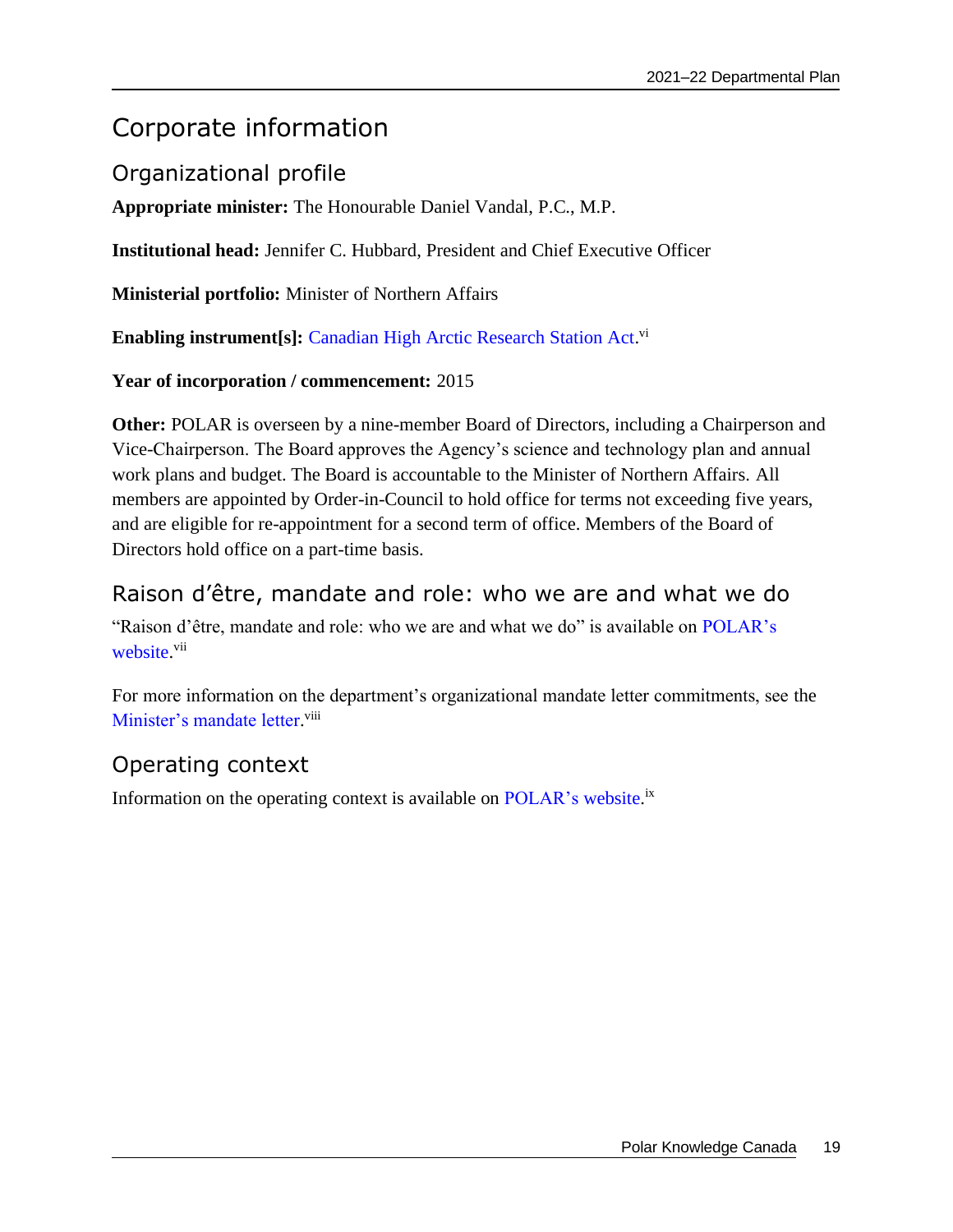# <span id="page-23-0"></span>Reporting framework

POLAR's approved departmental results framework and program inventory for 2021-22 are as follows.

| <b>Departmental Result</b>                                                                           | Indicator                                                                                                                                                                                                                                                                                            |
|------------------------------------------------------------------------------------------------------|------------------------------------------------------------------------------------------------------------------------------------------------------------------------------------------------------------------------------------------------------------------------------------------------------|
| Canada's polar science and technology<br>research is publicly available and being<br>applied         | Percentage of research publications led or<br>supported by Polar Knowledge Canada that are<br>available online to the Canadian Public<br>Number of citations of research led or supported<br>by Polar Knowledge Canada                                                                               |
| Canada's Arctic science includes<br>Indigenous and local knowledge                                   | Percentage of Arctic research projects led or<br>$\bullet$<br>supported by Polar Knowledge Canada that<br>include Indigenous or local knowledge<br>Percentage of Arctic projects led or supported by<br>Polar Knowledge Canada that involve<br><b>Northerners</b>                                    |
| Canada fosters domestic and<br>international knowledge exchange and<br>partnerships in polar science | Percentage of projects led by Polar Knowledge<br>$\bullet$<br>Canada that involve external partners<br>Percentage of leveraged investment by Polar<br>Knowledge Canada supported projects<br>Number of knowledge exchange activities or<br>initiatives led or supported by Polar Knowledge<br>Canada |
| The next generation of Canadian polar<br>researchers is developed                                    | Percentage of Polar Knowledge Canada-led or<br>$\bullet$<br>supported projects that involve youth or early<br>career researchers                                                                                                                                                                     |

Changes to the approved reporting framework since 2019–20

In 2019-20, POLAR amended its DRF indicators. These minor amendments were made to clarify the results POLAR is reporting. Specifically, POLAR amended the indicator "Percentage of Polar Knowledge Canada-led or supported projects that involve youth or early career researchers". The new indicator combines the two indicators previously under the Result "The next generation of Canadian polar researchers is developed". The combination of these indicators avoids double-counting between events targeting youth and early career researchers. Youth include individuals who are 30 years of age or younger. Early career researchers, which includes technicians and support staff, refers to individuals currently pursuing studies in a field related to polar research at a territorial college, or undergraduate, graduate or post-doctoral program, or have recently completed their studies (i.e., within two years).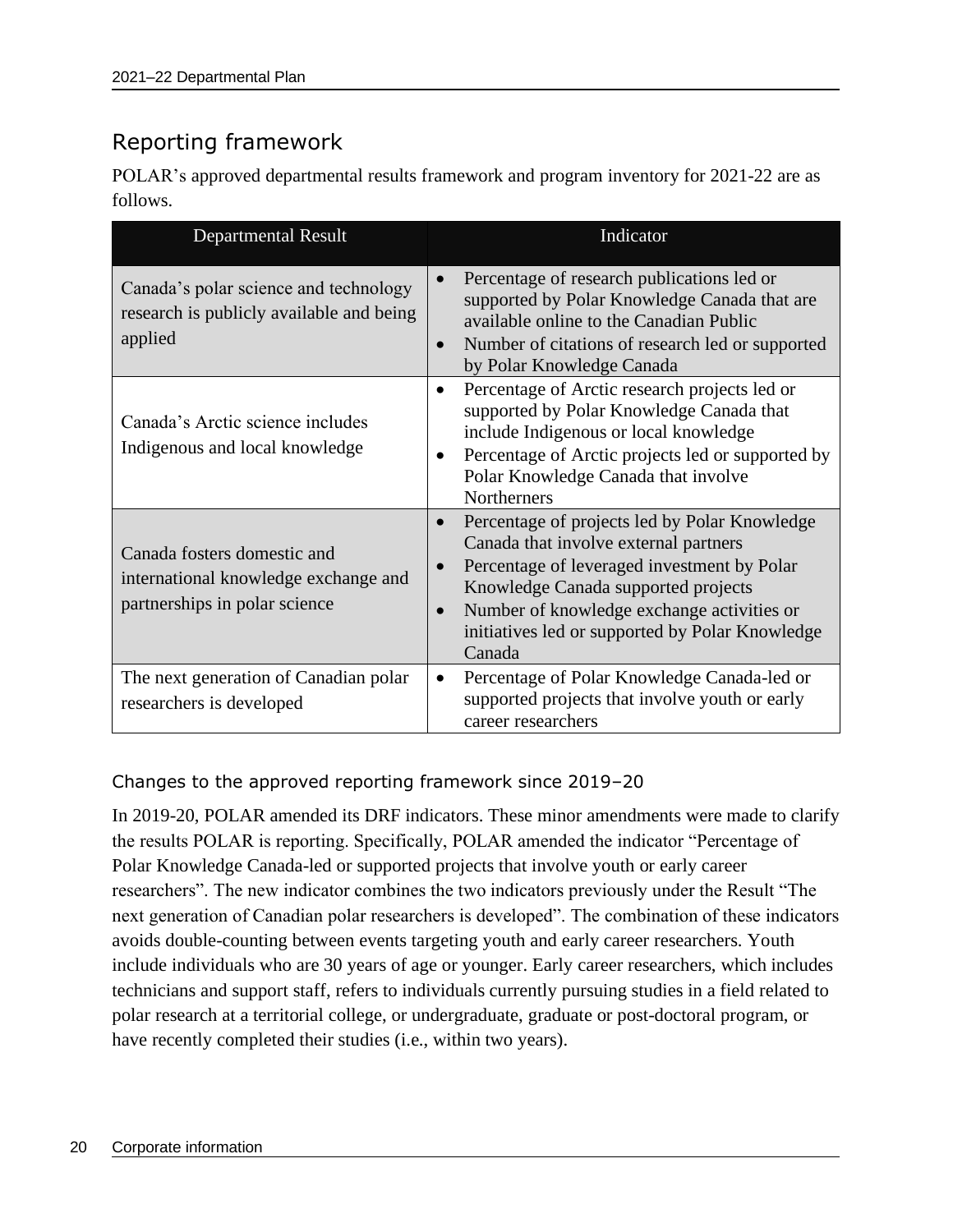# <span id="page-24-0"></span>Supporting information on the program inventory

Supporting information on planned expenditures, human resources, and results related to POLAR's program inventory is available the GC Infobase.<sup>x</sup>

# <span id="page-24-1"></span>Supplementary information tables

The following supplementary information tables are available on [POLAR's website](https://www.canada.ca/en/polar-knowledge/reports/departmental-plan-2021-2022.html)<sup>xi</sup>:

- Departmental Sustainable Development Strategy
- Details on transfer payment programs
- Gender-based analysis plus

# <span id="page-24-2"></span>Federal tax expenditures

POLAR's Departmental Plan does not include information on tax expenditures that relate to its planned results for 2021–22.

Tax expenditures are the responsibility of the Minister of Finance, and the Department of Finance Canada publishes cost estimates and projections for government-wide tax expenditures each year in the [Report on Federal Tax Expenditures.](https://www.canada.ca/en/department-finance/services/publications/federal-tax-expenditures.html)<sup>xii</sup> This report provides detailed information on tax expenditures, including objectives, historical background and references to related federal spending programs, as well as evaluations, research papers and gender-based analysis. The tax measures presented in this report are solely the responsibility of the Minister of Finance.

# <span id="page-24-3"></span>Organizational contact information

Cambridge Bay Headquarters:

Polar Knowledge Canada - Canadian High Arctic Research Station Campus 1 Uvajuq Road P.O. Box 2150 Cambridge Bay, NU, X0B 0C0 Tel.: (867) 983-7425 Ottawa Office:

Polar Knowledge Canada 170 Laurier Avenue West, Suite 200 Ottawa, ON, K1P 5V5 Tel.: (613) 943-8605

Email: [info@polar.gc.ca](mailto:info@polar.gc.ca)

Website: <https://www.canada.ca/en/polar-knowledge.html><sup>x[i](https://www.canada.ca/en/polar-knowledge.html)ii</sup>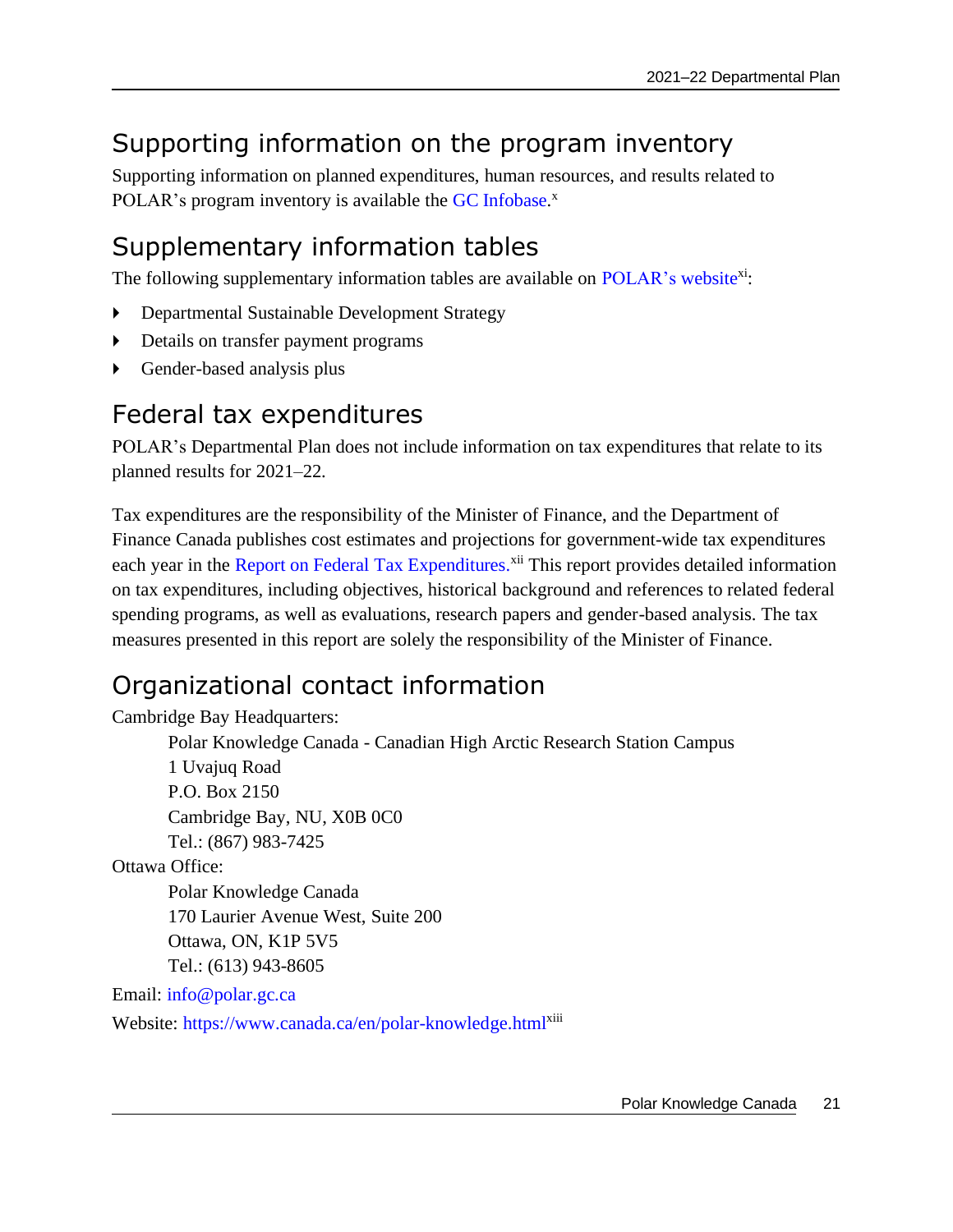# <span id="page-25-0"></span>Appendix: definitions

### **appropriation (crédit)**

Any authority of Parliament to pay money out of the Consolidated Revenue Fund.

### **budgetary expenditures (dépenses budgétaires)**

Operating and capital expenditures; transfer payments to other levels of government, organizations or individuals; and payments to Crown corporations.

### **core responsibility (responsabilité essentielle)**

An enduring function or role performed by a department. The intentions of the department with respect to a core responsibility are reflected in one or more related departmental results that the department seeks to contribute to or influence.

### **Departmental Plan (plan ministériel)**

A report on the plans and expected performance of a department over a 3-year period. Departmental Plans are tabled in Parliament each spring.

### **departmental priority (priorité ministérielle)**

A plan or project that a department has chosen to focus and report on during the planning period. Departmental priorities represent the things that are most important or what must be done first to support the achievement of the desired departmental results.

### **departmental result (résultat ministériel)**

A consequence or outcome that a department seeks to achieve. A departmental result is often outside departments' immediate control, but it should be influenced by program-level outcomes.

### **departmental result indicator (indicateur de résultat ministériel)**

A factor or variable that provides a valid and reliable means to measure or describe progress on a departmental result.

### **departmental results framework (cadre ministériel des résultats)**

A framework that consists of the department's core responsibilities, departmental results and departmental result indicators.

### **Departmental Results Report (rapport sur les résultats ministériels)**

A report on a department's actual accomplishments against the plans, priorities and expected results set out in the corresponding Departmental Plan.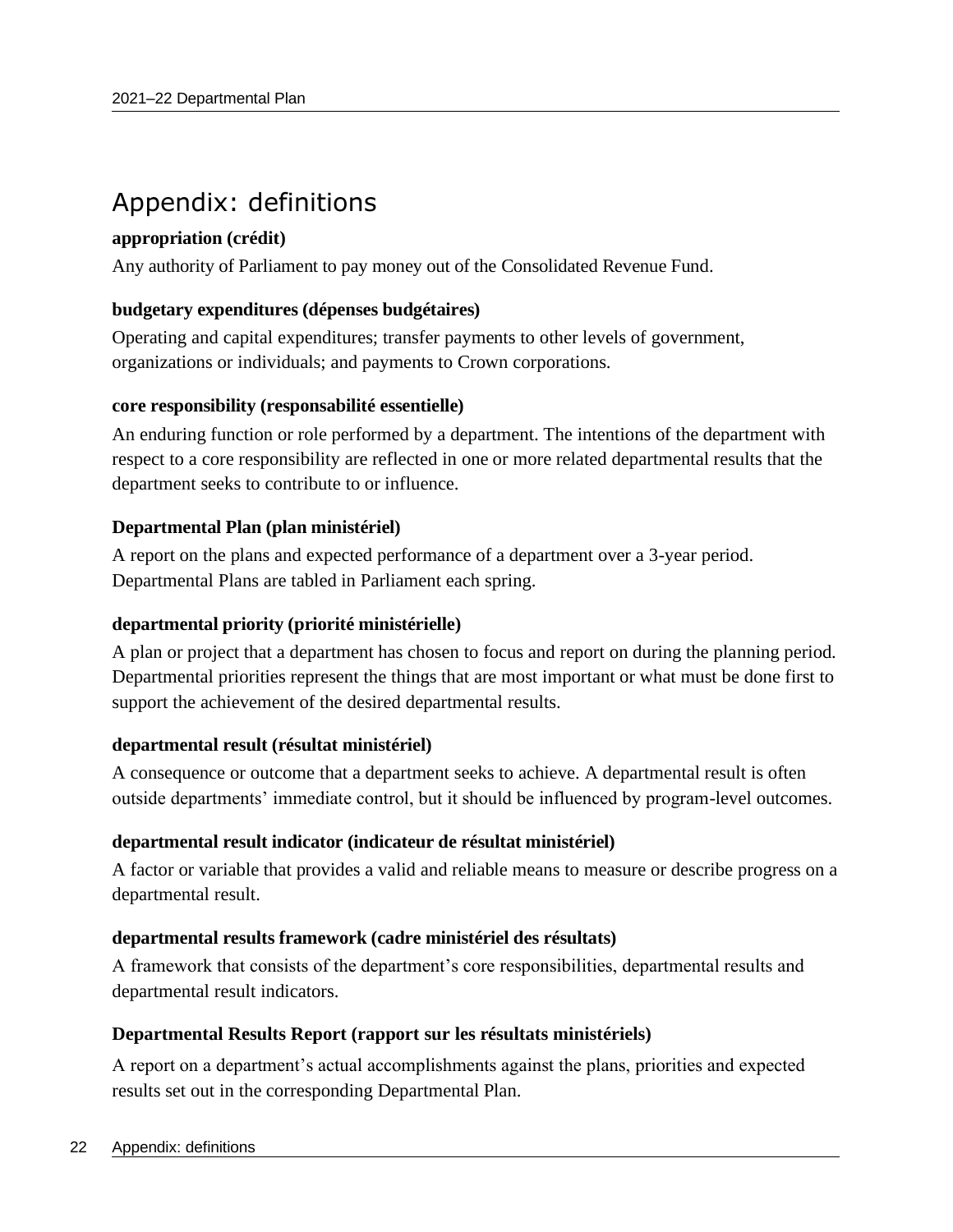### **experimentation (expérimentation)**

The conducting of activities that seek to first explore, then test and compare, the effects and impacts of policies and interventions in order to inform evidence-based decision-making, and improve outcomes for Canadians, by learning what works and what doesn't. Experimentation is related to, but distinct from innovation (the trying of new things), because it involves a rigorous comparison of results. For example, using a new website to communicate with Canadians can be an innovation; systematically testing the new website against existing outreach tools or an old website to see which one leads to more engagement, is experimentation.

### **full-time equivalent (équivalent temps plein)**

A measure of the extent to which an employee represents a full person-year charge against a departmental budget. Full-time equivalents are calculated as a ratio of assigned hours of work to scheduled hours of work. Scheduled hours of work are set out in collective agreements.

### **gender-based analysis plus (GBA+) (analyse comparative entre les sexes plus [ACS+])**

An analytical process used to assess how diverse groups of women, men and gender-diverse people experience policies, programs and services based on multiple factors including race, ethnicity, religion, age, and mental or physical disability.

### **government-wide priorities (priorités pangouvernementales)**

For the purpose of the 2021–22 Departmental Plan, government-wide priorities refers to those high-level themes outlining the government's agenda in the 2020 Speech from the Throne, namely: Protecting Canadians from COVID-19; Helping Canadians through the pandemic; Building back better – a resiliency agenda for the middle class; The Canada we're fighting for.

### **horizontal initiative (initiative horizontale)**

An initiative in which two or more federal organizations are given funding to pursue a shared outcome, often linked to a government priority.

### **non-budgetary expenditures (dépenses non budgétaires)**

Net outlays and receipts related to loans, investments and advances, which change the composition of the financial assets of the Government of Canada.

### **performance (rendement)**

What an organization did with its resources to achieve its results, how well those results compare to what the organization intended to achieve, and how well lessons learned have been identified.

### **performance indicator (indicateur de rendement)**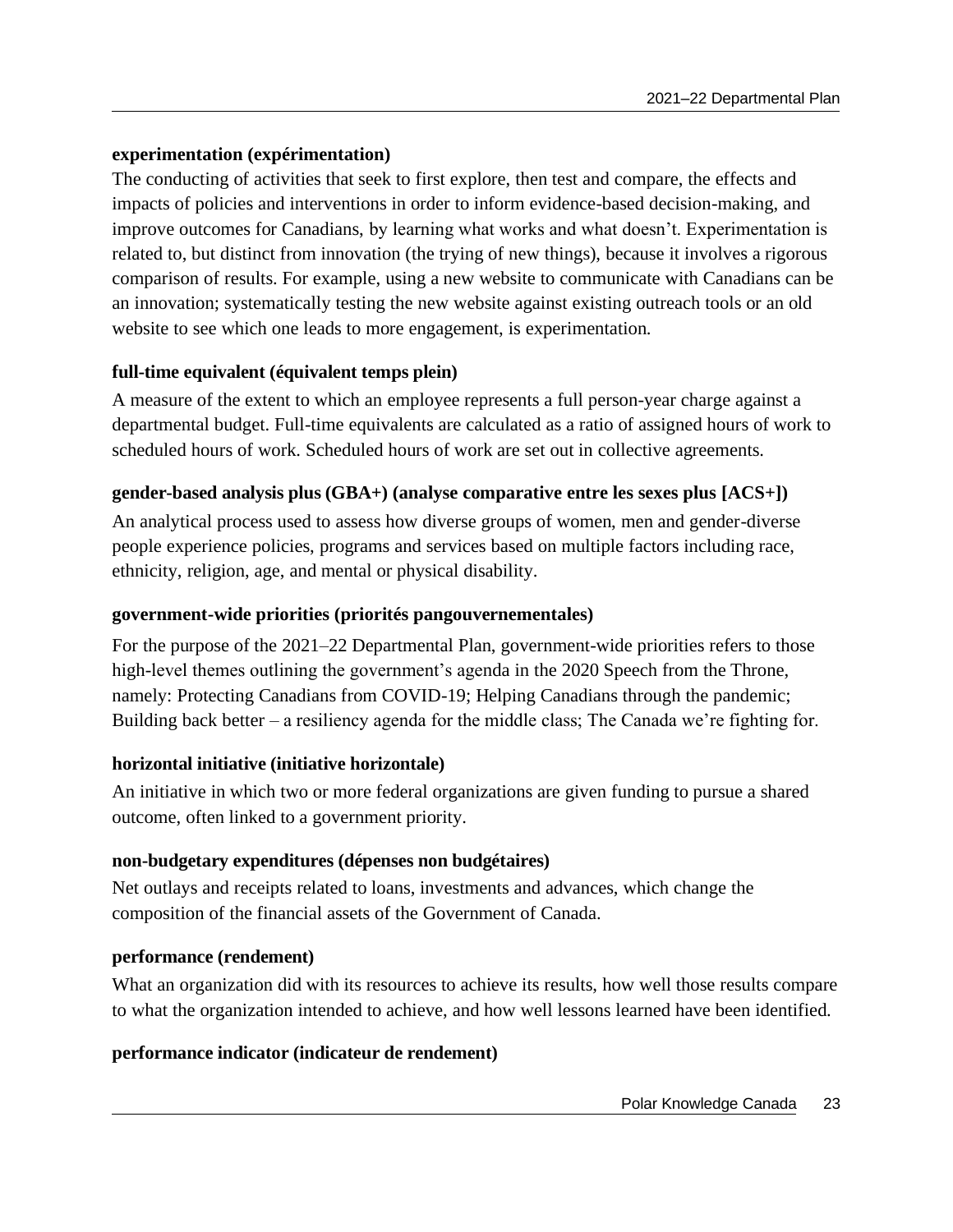A qualitative or quantitative means of measuring an output or outcome, with the intention of gauging the performance of an organization, program, policy or initiative respecting expected results.

### **performance reporting (production de rapports sur le rendement)**

The process of communicating evidence-based performance information. Performance reporting supports decision-making, accountability and transparency.

### **plan (plan)**

The articulation of strategic choices, which provides information on how an organization intends to achieve its priorities and associated results. Generally a plan will explain the logic behind the strategies chosen and tend to focus on actions that lead up to the expected result.

### **planned spending (dépenses prévues)**

For Departmental Plans and Departmental Results Reports, planned spending refers to those amounts presented in the Main Estimates.

A department is expected to be aware of the authorities that it has sought and received. The determination of planned spending is a departmental responsibility, and departments must be able to defend the expenditure and accrual numbers presented in their Departmental Plans and Departmental Results Reports.

### **program (programme)**

Individual or groups of services, activities or combinations thereof that are managed together within the department and focus on a specific set of outputs, outcomes or service levels.

### **program inventory (répertoire des programmes)**

Identifies all of the department's programs and describes how resources are organized to contribute to the department's core responsibilities and results.

### **result (résultat)**

An external consequence attributed, in part, to an organization, policy, program or initiative. Results are not within the control of a single organization, policy, program or initiative; instead they are within the area of the organization's influence.

### **statutory expenditures (dépenses législatives)**

Expenditures that Parliament has approved through legislation other than appropriation acts. The legislation sets out the purpose of the expenditures and the terms and conditions under which they may be made.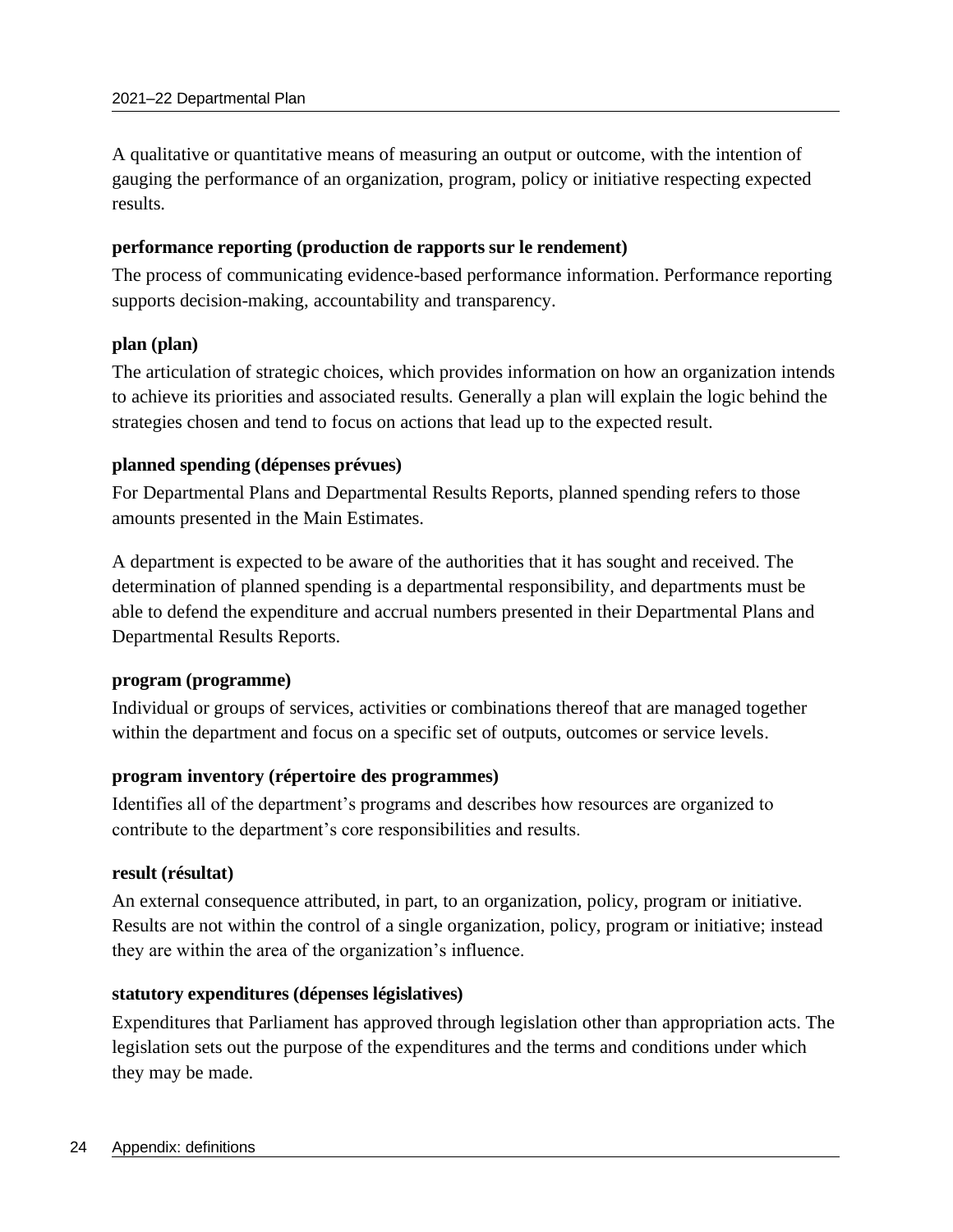### **strategic outcome (résultat stratégique)**

A long-term and enduring benefit to Canadians that is linked to the organization's mandate, vision and core functions.

### **target (cible)**

A measurable performance or success level that an organization, program or initiative plans to achieve within a specified time period. Targets can be either quantitative or qualitative.

### **voted expenditures (dépenses votées)**

Expenditures that Parliament approves annually through an Appropriation Act. The vote wording becomes the governing conditions under which these expenditures may be made.